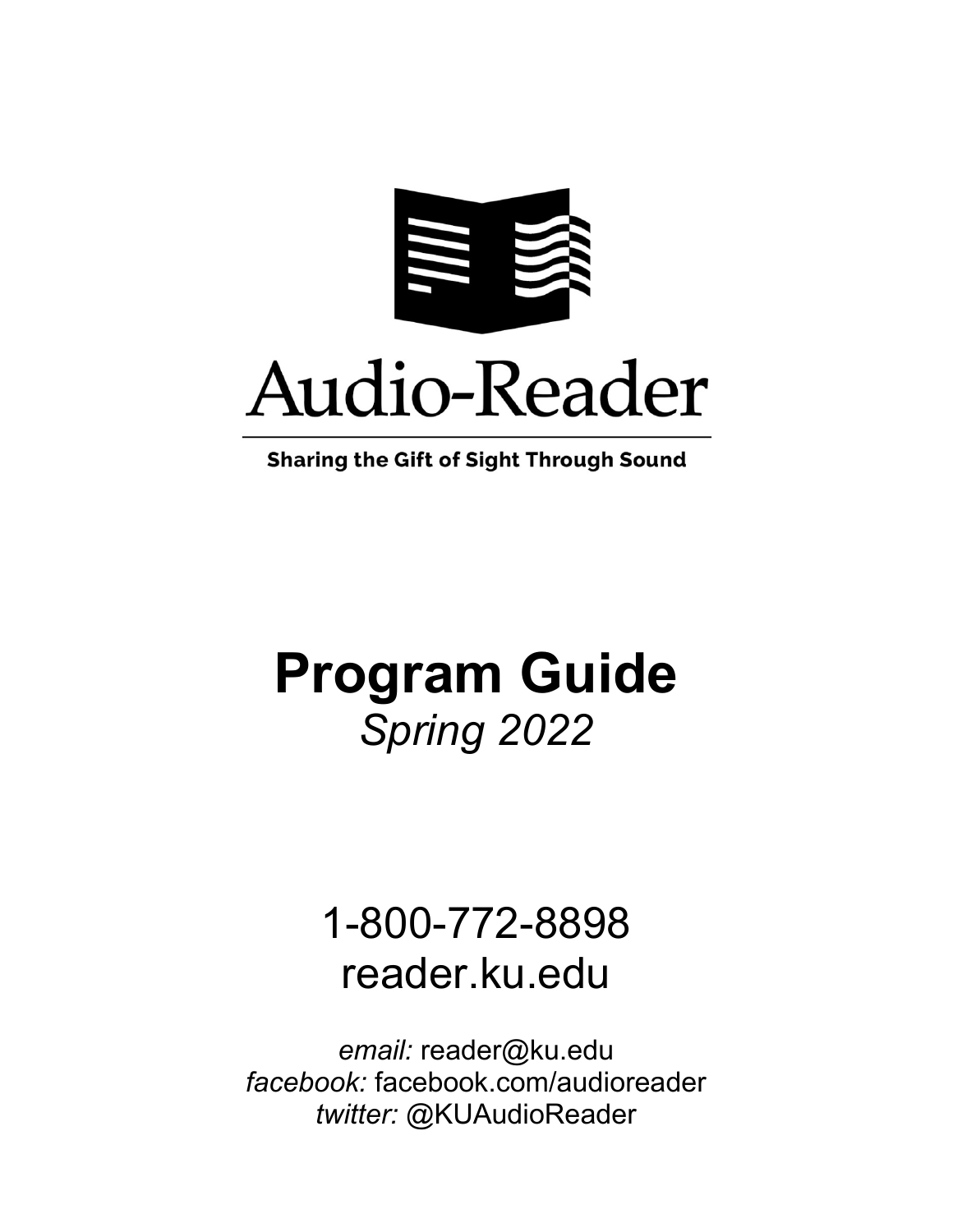#### **Audio-Reader Staff**

| Nicole Banman, Business Manager                      | 785-864-2252 |
|------------------------------------------------------|--------------|
| Alison Beloin Dean, Coordinator of Volunteers        | 785-864-4604 |
| Nick Carswell, Program Manager                       | 785-864-2686 |
| Meredith Johanning, Assistant Development Director   | 785-864-4634 |
| Lori Kesinger, Outreach Coordinator/Listener Liaison | 785-864-4625 |
| Steve Kincaid, Director of Engineering               | 785-864-4691 |
| Danny Mantyla, Web Developer                         | 785-864-2238 |
| Beth McKenzie, Development Director                  | 785-864-5336 |
| Dan Skinner, Director                                | 785-864-4603 |

### **Toll Free Number 1-800-772-8898 reader.ku.edu**

The Audio-Reader Network is a reading and information service for blind, visually impaired and print disabled persons in Kansas and Missouri. Services are offered free of charge to anyone in our listening area who is unable to read standard printed material.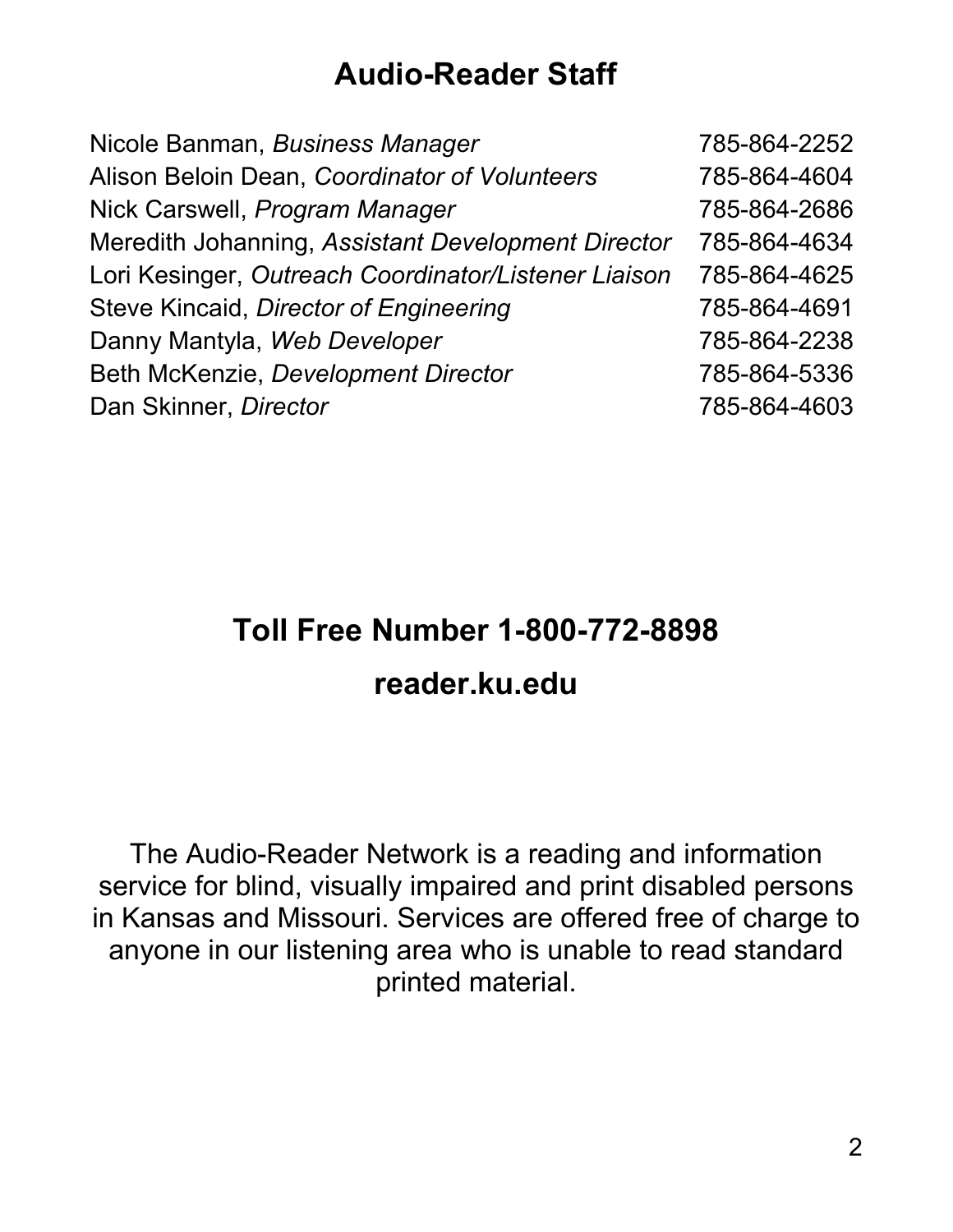## **TABLE OF CONTENTS Spring 2022**

| Books on Lions Telephone Reader Page 5    |  |
|-------------------------------------------|--|
| Kansas Talking Books Update Page 6        |  |
| Audio-Reader Sensory Garden Bricks Page 7 |  |
| Audio Description Events & UpdatePage 8   |  |
|                                           |  |
|                                           |  |
| Non-Fiction Book Hour Listings  Page 24   |  |
| Armchair Adventure Hour Listings Page 25  |  |
|                                           |  |

#### **THANK YOU TO THE FOLLOWING UNDERWRITERS:**

#### **ETHEL & RAYMOND RICE FOUNDATION KRESIE & PENZLER M.D.'s, PA, OPTHALMOLOGY HALLMARK CARDS LMH HEALTH OVERLAND PARK HOST LIONS CLUB LEAVENWORTH LIONS CLUB SEDALIA, MO LIONS CLUB THE KANSAS LIONS SIGHT FOUNDATION**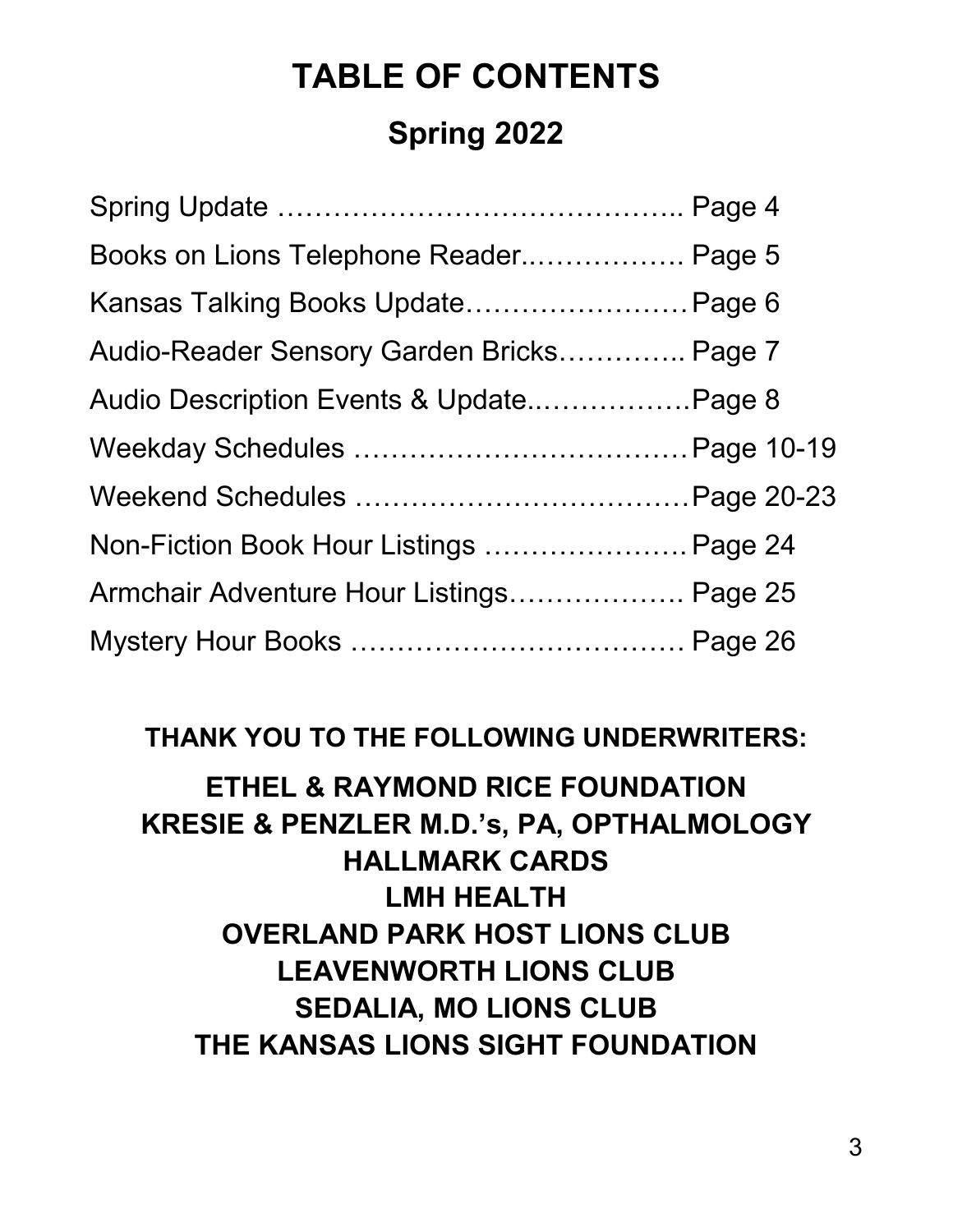## **SPRING UPDATE!**

Greetings to all our listeners and happy spring! We are all ready for warmer, brighter days and thankful to have our volunteers reading daily to bring you the latest news, information and entertainment on Audio-Reader.

Spring 2022 brings lots of new books, both on the Lions Telephone Reader and through our friends at Kansas Talking Books. The Telephone Reader book of the month continues, as well as new quick read books. We hope you'll enjoy digging into a new book with us this spring!

We are also excited to offer new opportunities to attend live events with our Audio Description program. It has been a long hiatus as live events were dramatically curtailed since the pandemic. We hope you can join us in Lawrence or Kansas City for live theater and arts.

As we continue in our 50th year of service, we want to thank our volunteers for making the service possible, and our listeners for continuing to join us in sharing the gift of sight through sound, for 50 years and beyond.

Best regards,

Audio-Reader staff & volunteers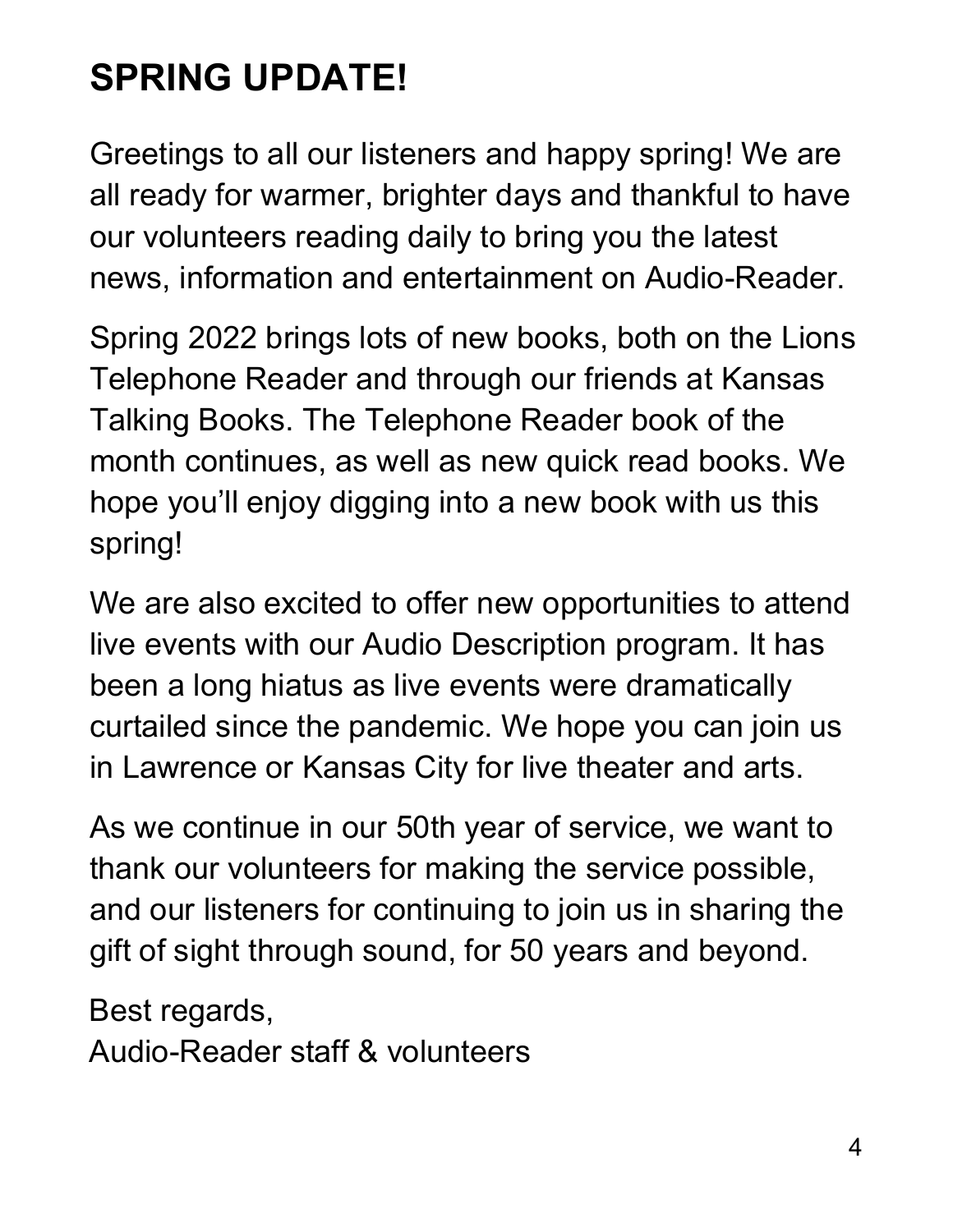### **NEW BOOKS ON THE LIONS TELEPHONE READER!**

New books are available on-demand in Group 4.

### **Spring 2022 Quick Read Books**

*Books with 8 hours of reading or less.*

- Dying: A Memoir by Cory Taylor, read by Ann Cobb
- Our Paris: Sketches from Memory by Edmund White, read by David Dinneen
- The Road by Cormac McCarthy, read by Sarah Peters
- The Red Parts: Autobiography of a Trial by Maggie Nelson, read by Bob Gent
- Open House by Elizabeth Berg, read by Susan Stahl
- Between You & Me: Confessions of a Comma Queen by Mary Norris, read by Elinor Schroeder

### **Option #4: Telephone Reader Book of the Month**

- April: The Invisible Library by Genevieve Cogman
- May: Hiding Through the Holocaust: From Buttercup Fields to Killing Fields by Eva Edmands-Asher
- June: The 1619 Project: A New Origin Story by Nikole Hannah-Jones, The New York Times Magazine, et al.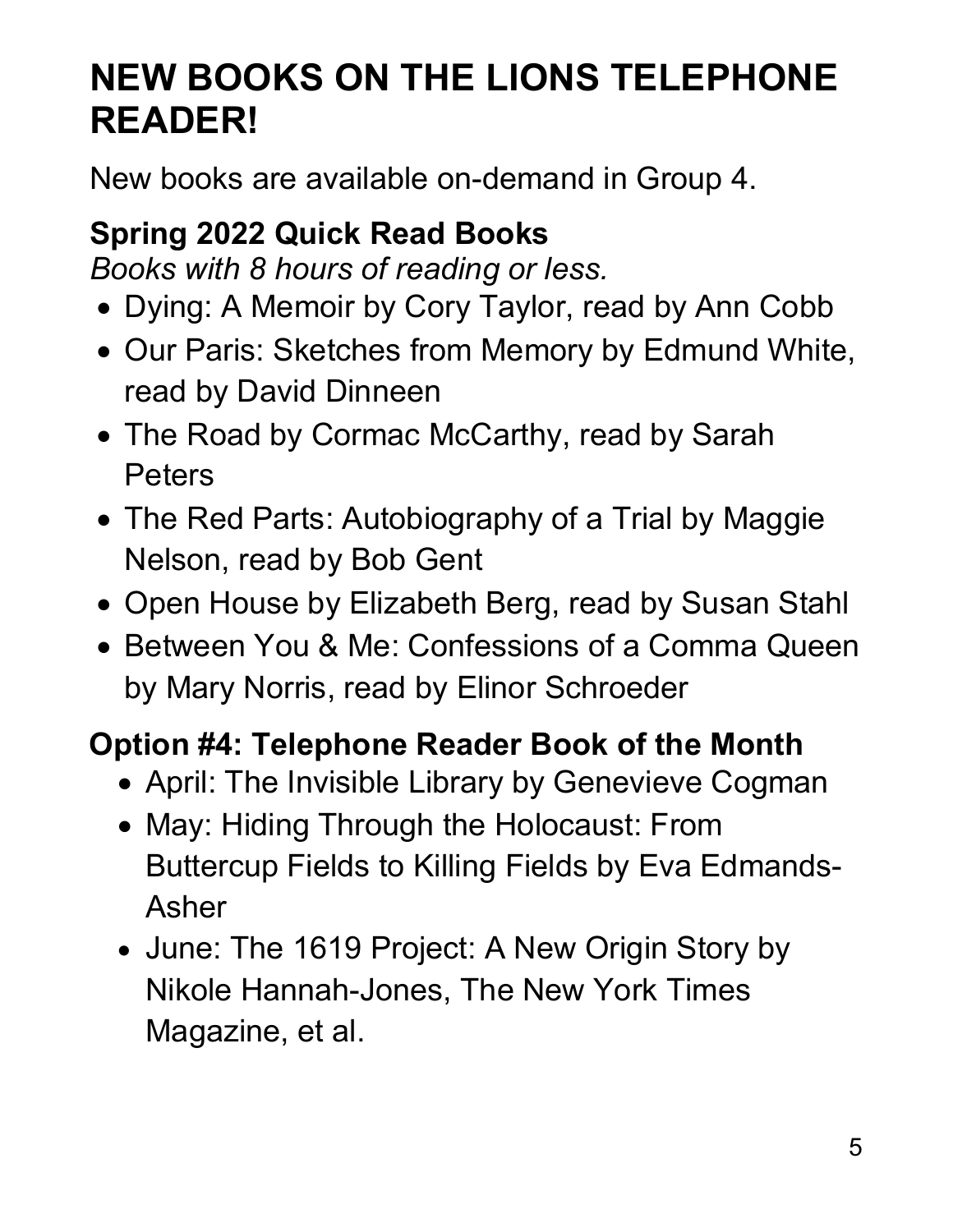## **KANSAS TALKING BOOKS: OCEANS OF POSSIBILITIES**



Get ready to ride the high seas with Kansas Talking Books' Oceans of Possibilities summer reading program.

**Talking Books** 

Each week will feature themed book recommendations, activities for all ages, and a prize drawing for everyone who signs up. Program starts June 1. Contact Kansas Talking Books at 1-800-362-0699 or **[KTB@ks.gov](mailto:KTB@ks.gov)** for more information

The Kansas Talking Books Service provides free talking book and braille library services for people with temporary or permanent low vision, blindness, physical disability, or other print disability that prevents them from reading or holding the printed page.

This no-cost library service features:

- Audio & braille books and magazines mailed directly to your house and returned postage free.
- Special audio playback equipment and accessories lent to you at no charge.
- Downloadable books from the Braille and Audio Reading Download (BARD) website or mobile app.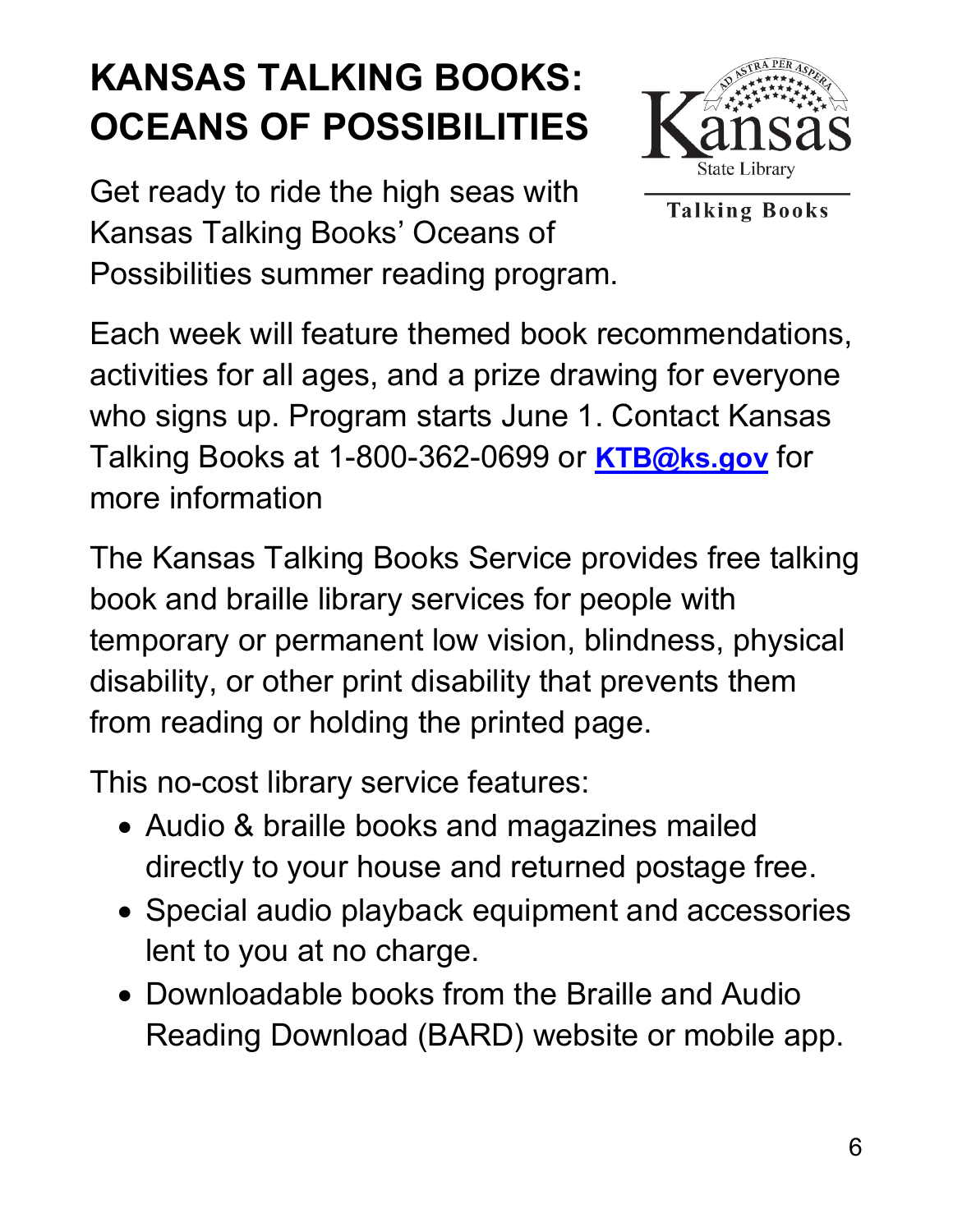### **CELEBRATE LIFE MILESTONES WITH A BRICK IN OUR SENSORY GARDEN**

The garden on the grounds of the Baehr Audio-Reader center in Lawrence is filled with flowers, herbs, and accessories to delight the senses. Plants with interesting textures, such as Lamb's Ear, intermingle with fragrant leaves of mint and lavender. The sounds of wind chimes join the chirping of birds visiting the feeders.

Plants are in raised beds, making a hands-on experience easy for pedestrians and wheelchair users. A winding brick pathway leads from the house, past the raised beds, to the pavilion.

**You can celebrate life milestones with a customized brick in Audio-Reader's Sensory Garden.** Our personalized bricks are a wonderful gift for birthdays, graduations, anniversaries and more.

Each brick is allowed up to three lines for your special message and can be placed by A-R staff in a location of your choice in the garden.

Allow the brick to serve as a special place for you, your family and/or friends to gather.

#### **Call Audio-Reader at 800-772-8898 to order your brick.**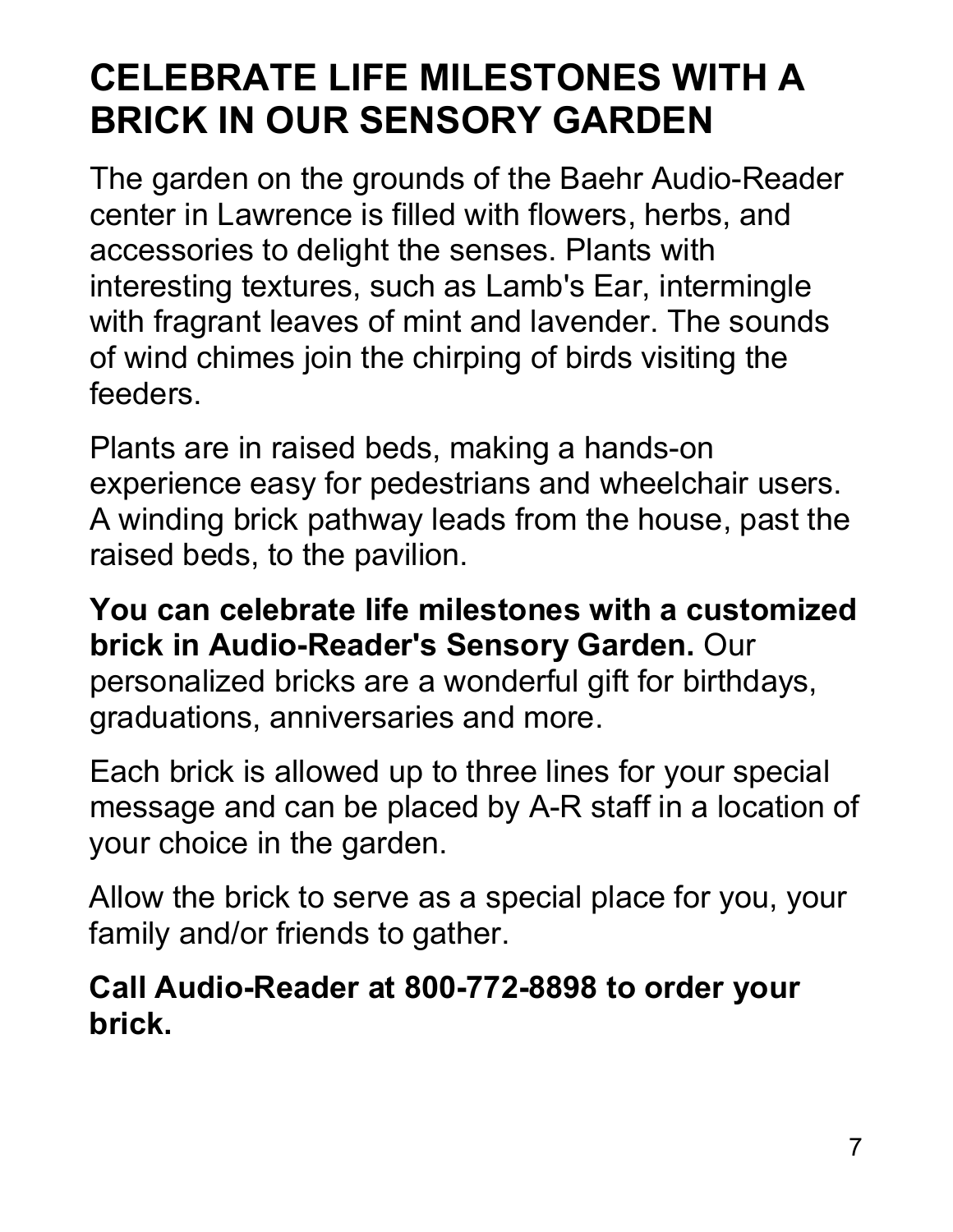## **AUDIO DESCRIPTION OF LIVE THEATER**

Audio-Reader provides description of select theater performances at Theatre Lawrence, Starlight Theatre and the Lied Center. Other venues are available by request. Contact the theater for information on reopening plans:

Lied Center: (785) 864-2787 Theatre Lawrence: (785) 843-7469 Kauffman Center: (816) 994-7222

### **STARLIGHT 2022 BROADWAY SERIES**

Tickets: 816-363-7827

Audio-Reader will describe the 2022 Broadway Series Saturday evening shows (other dates may be available upon request)

**May 14th:** Roger and Hammerstein's Oklahoma!

**May 21st:** Waitress

**June 11th:** Hairspray

**August 13th:** Anastasia

**August 20th:** Sister Act

**September 17th:** Prom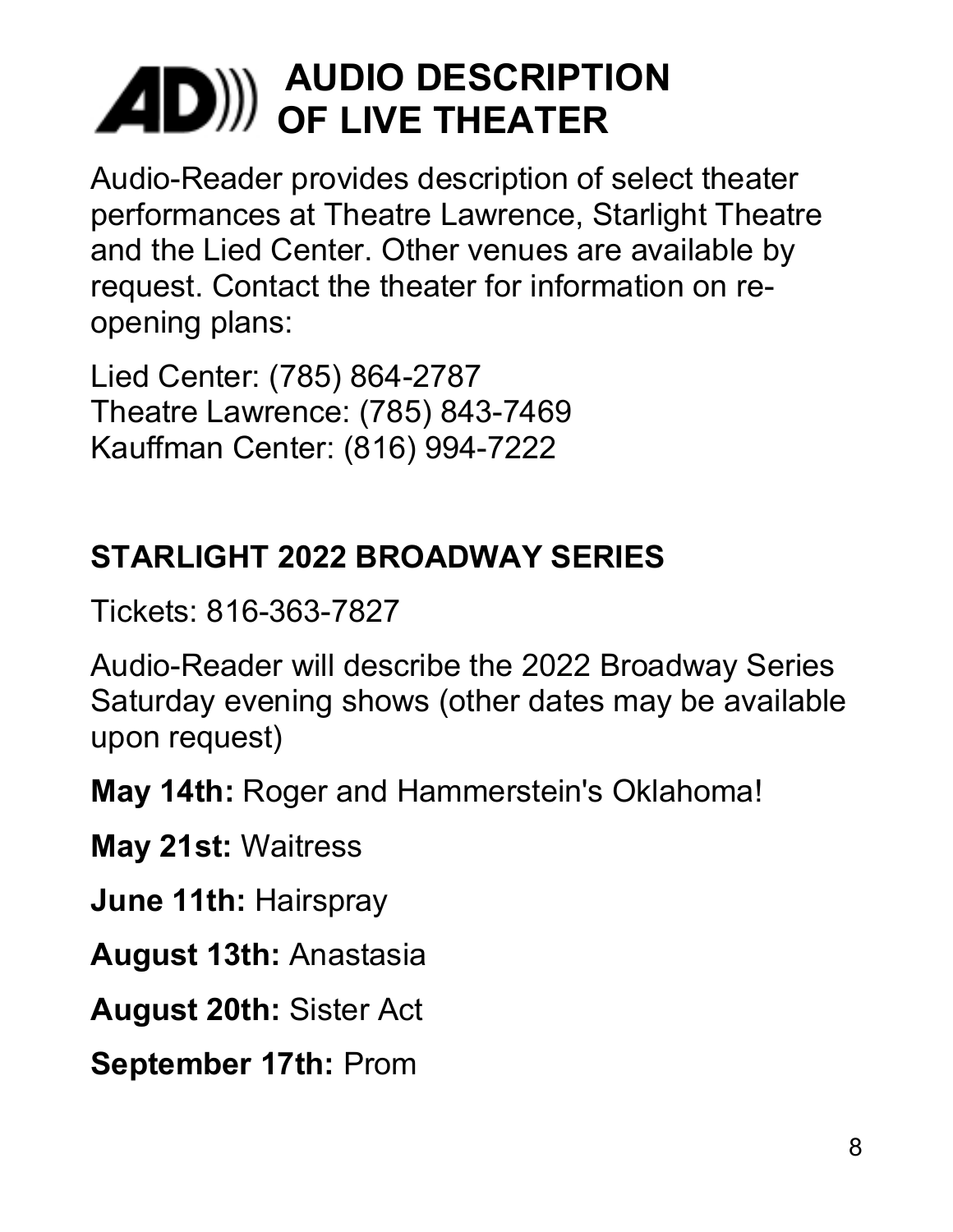### **AUDIO DESCRIBED EVENT AT FREE STATE FESTIVAL 2022:**

### **THE AORTA OF AN ARCHIVIST + Q & A WITH ARTIST DARIO ROBLETO**

#### **Lawrence Arts Center Tuesday April 12, 7PM**

Call Lawrence Arts Center (785) 843-2787 for ticket info

The Aorta of an Archivist traces three "firsts" in the history of recording: the first time live music and singing were recorded, the first time brain waves were recorded in a dream state, and the first time a human heartbeat was recorded while listening to music. These stories are told through narration, sound, and visuals drawn from a variety of sources, including still images of historic events, footage from NASA, and photographs of experiments Robleto conducted in a makeshift laboratory.

The Aorta of an Archivist was commissioned by the Spencer Museum of Art. This world premiere in-theatre screening will feature live audio description by the Audio-Reader Network and American Sign Language interpretation for an accessibility-friendly experience.

### **Join us for this unique, accessible arts event!**

Call Audio-Reader (785) 864-4600 for more info.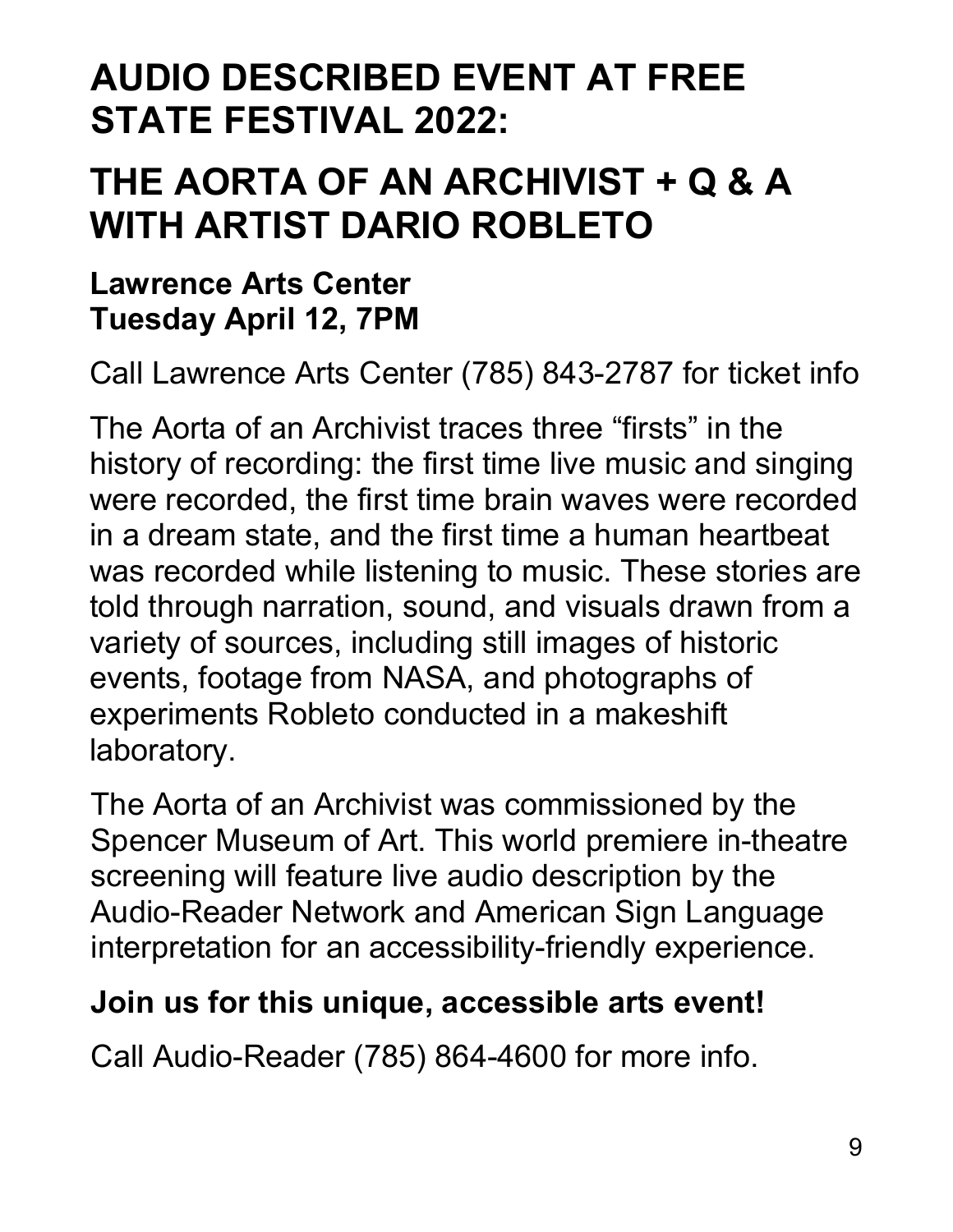### **MONDAY SCHEDULE**

| 6:00AM  | <b>NEW YORK TIMES MAGAZINE</b>            |
|---------|-------------------------------------------|
| 7:00AM  | <b>BUSINESS NEWS</b>                      |
| 8:00AM  | <b>THE NEW YORK TIMES</b>                 |
|         | (Sunday edition, produced by TIC Network) |
| 9:00AM  | <b>BREAKFAST TABLE TIMES</b>              |
|         | <i>(repeated at 9pm)</i>                  |
|         | readings of the Kansas City Star and      |
|         | <b>Topeka Capital-Journal</b>             |
| 10:30AM | <b>DISABILITY DIGEST</b>                  |
|         | <b>ACB REPORTS (2nd Monday)</b>           |
| 11:00AM | <b>**NEW PROGRAM: THE LAWRENCE</b>        |
|         | <b>TIMES**</b>                            |
| 12 Noon | <b>USA TODAY</b>                          |
| 1:00PM  | <b>THE WICHITA EAGLE</b>                  |
| 2:00PM  | <b>SUNFLOWER DAILIES</b>                  |
|         | Readings from Emporia Gazette,            |
|         | Hutchinson News, Salina Journal and       |
|         | <b>Manhattan Mercury</b>                  |
| 3:00PM  | REGIONAL NEWSPAPERS                       |
|         | <b>Monday: Eastern Kansas</b>             |
|         | <b>Tuesday: Central Kansas</b>            |
|         | <b>Wednesday: Kansas City Metro</b>       |
|         | <b>Thursday: Western Kansas</b>           |
|         | <b>Friday: Kansas City Region</b>         |
| 4:00PM  | <b>NEWSPAPERS OF SOUTHEAST</b>            |
|         | <b>KANSAS</b>                             |
| 5:00PM  | <b>THE MISSOURI NEWS HOUR</b>             |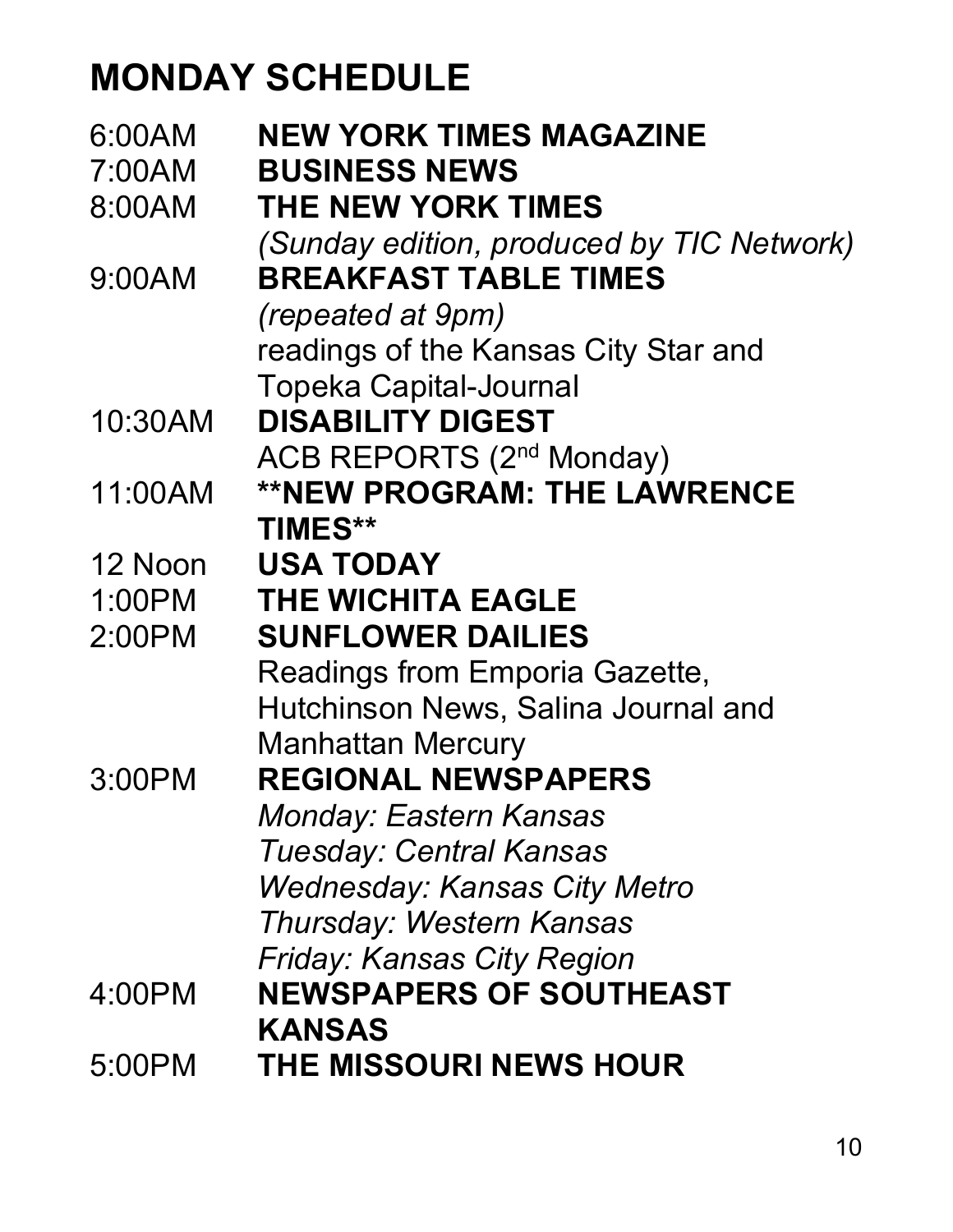| 6:00PM<br>7:00PM<br>8:00PM<br>$9:00$ PM<br>11:00PM | <b>TO YOUR GOOD HEALTH</b><br>THE NON-FICTION BOOK HOUR<br><b>ARMCHAIR ADVENTURE HOUR</b><br><b>BREAKFAST TABLE TIMES REPEAT</b><br><b>MYSTERY HOUR</b> |
|----------------------------------------------------|---------------------------------------------------------------------------------------------------------------------------------------------------------|
|                                                    | <b>EARLY TUESDAY</b>                                                                                                                                    |
| 12:00AM                                            | <b>USA TODAY REPEAT</b>                                                                                                                                 |
| 1:00AM                                             | <b>THE WALL STREET JOURNAL</b>                                                                                                                          |
| 2:00AM                                             | <b>NEW YORK TIMES MAGAZINE REPEAT</b>                                                                                                                   |
| 3:00AM                                             | TO YOUR GOOD HEALTH REPEAT                                                                                                                              |
| 4:00AM                                             | THE NON-FICTION BOOK HOUR                                                                                                                               |
|                                                    | <b>REPEAT</b>                                                                                                                                           |
| 5:00AM                                             | <b>ARMCHAIR ADVENTURE HOUR</b>                                                                                                                          |
|                                                    | <b>REPEAT</b>                                                                                                                                           |
|                                                    |                                                                                                                                                         |

*Missed a recent program? Visit https://reader.ku.edu/digital-archive to catch up!*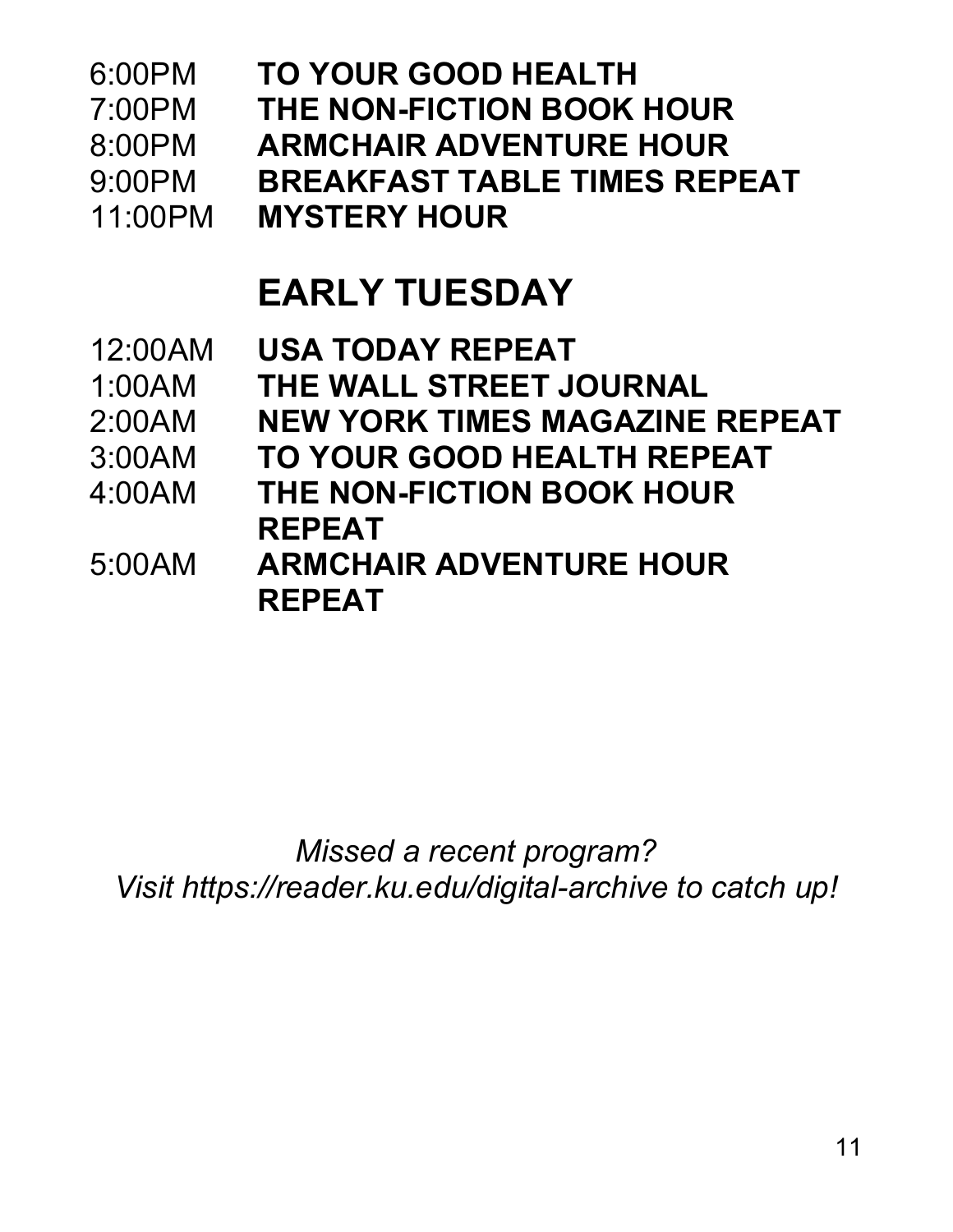## **TUESDAY SCHEDULE**

| 6:00AM         | <b>NEW YORK TIMES ARTS &amp; LEISURE</b>  |
|----------------|-------------------------------------------|
| 7:00AM         | <b>CHRISTIAN SCIENCE MONITOR</b>          |
| 8:00AM         | <b>THE NEW YORK TIMES</b>                 |
|                | (Monday edition, produced by TIC Network) |
| 9:00AM         | <b>BREAKFAST TABLE TIMES</b>              |
|                | <i>(repeated at 9pm)</i>                  |
|                | readings of the Kansas City Star and      |
|                | <b>Topeka Capital-Journal</b>             |
| 10:30AM        | <b>DISCOUNT STORE ADS</b>                 |
| 11:00AM        | <b>LAWRENCE JOURNAL-WORLD</b>             |
| <b>12 NOON</b> | <b>USA TODAY</b>                          |
| 1:00PM         | <b>THE WICHITA EAGLE</b>                  |
| 2:00PM         | <b>SUNFLOWER DAILIES</b>                  |
|                | Readings from Emporia Gazette,            |
|                | Hutchinson News, Salina Journal and       |
|                | <b>Manhattan Mercury</b>                  |
| 3:00PM         | <b>REGIONAL NEWSPAPERS</b>                |
|                | <b>Monday: Eastern Kansas</b>             |
|                | <b>Tuesday: Central Kansas</b>            |
|                | <b>Wednesday: Kansas City Metro</b>       |
|                | <b>Thursday: Western Kansas</b>           |
|                | <b>Friday: Kansas City Region</b>         |
| 4:00PM         | <b>NEWSPAPERS OF SOUTHEAST</b>            |
|                | <b>KANSAS</b>                             |
| 5:00PM         | <b>THE MISSOURI NEWS HOUR</b>             |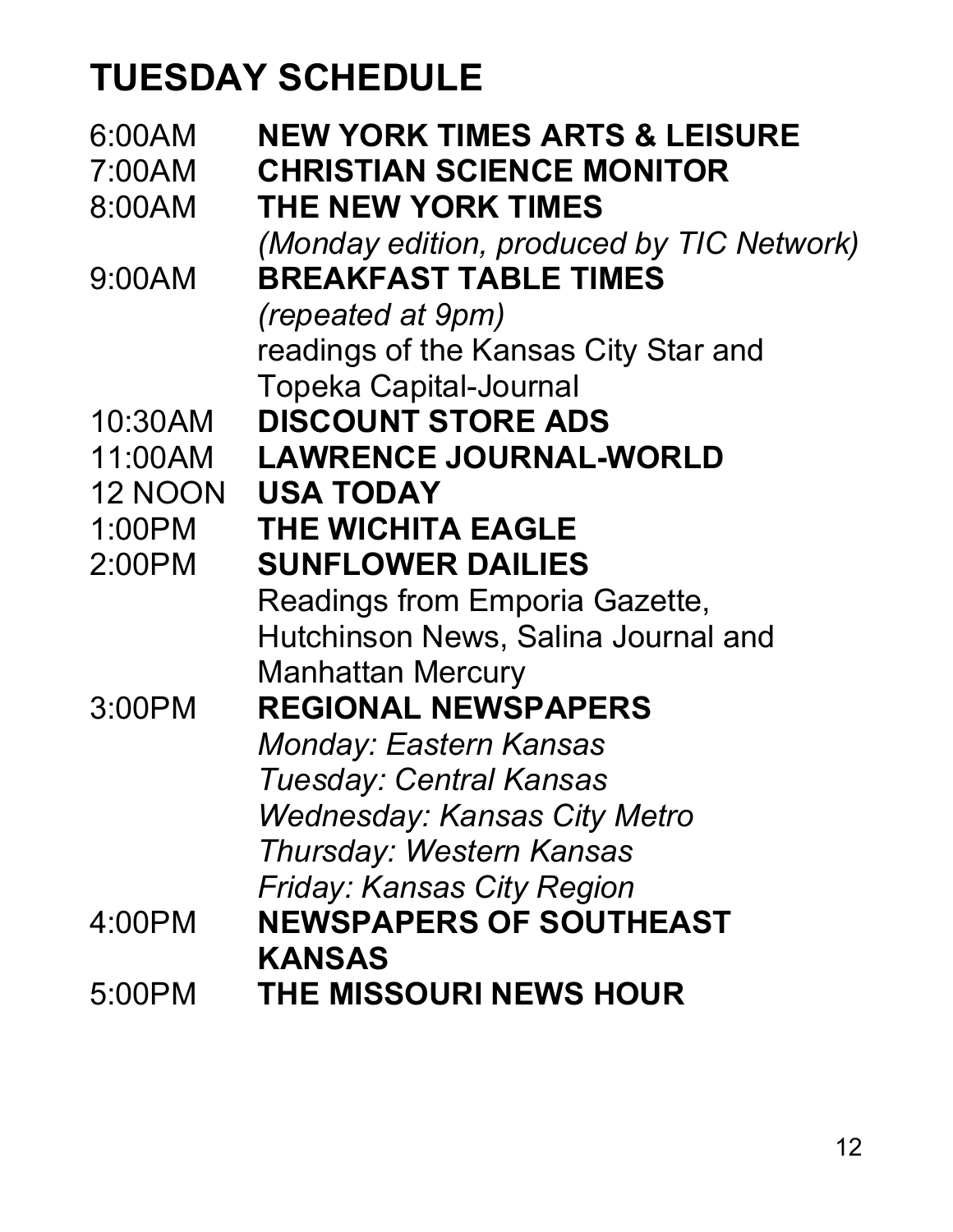| 6:00PM<br>7:00PM<br>8:00PM<br>9:00PM<br>11:00PM | <b>PEOPLE MAGAZINE</b><br><b>NON-FICTION BOOK HOUR</b><br><b>ARMCHAIR ADVENTURE HOUR</b><br><b>BREAKFAST TABLE TIMES REPEAT</b><br><b>MYSTERY HOUR</b> |
|-------------------------------------------------|--------------------------------------------------------------------------------------------------------------------------------------------------------|
|                                                 | <b>EARLY WEDNESDAY</b>                                                                                                                                 |
| 12:00AM                                         | <b>USA TODAY REPEAT</b>                                                                                                                                |
| 1:00AM                                          | THE WALL STREET JOURNAL                                                                                                                                |
| 2:00AM                                          | <b>NEW YORK TIMES ARTS AND LEISURE</b><br><b>REPEAT</b>                                                                                                |
| 3:00AM                                          | <b>PEOPLE MAGAZINE REPEAT</b>                                                                                                                          |
| 4:00AM                                          | THE NON-FICTION BOOK HOUR<br><b>REPEAT</b>                                                                                                             |
| 5:00AM                                          | <b>ARMCHAIR ADVENTURE HOUR</b><br><b>REPEAT</b>                                                                                                        |

*Do you use Amazon Alexa?*

*Tell Alexa to "Enable the Audio-Reader skill"*

*and follow prompts to listen to Audio-Reader with your smartspeaker, on demand, 24/7*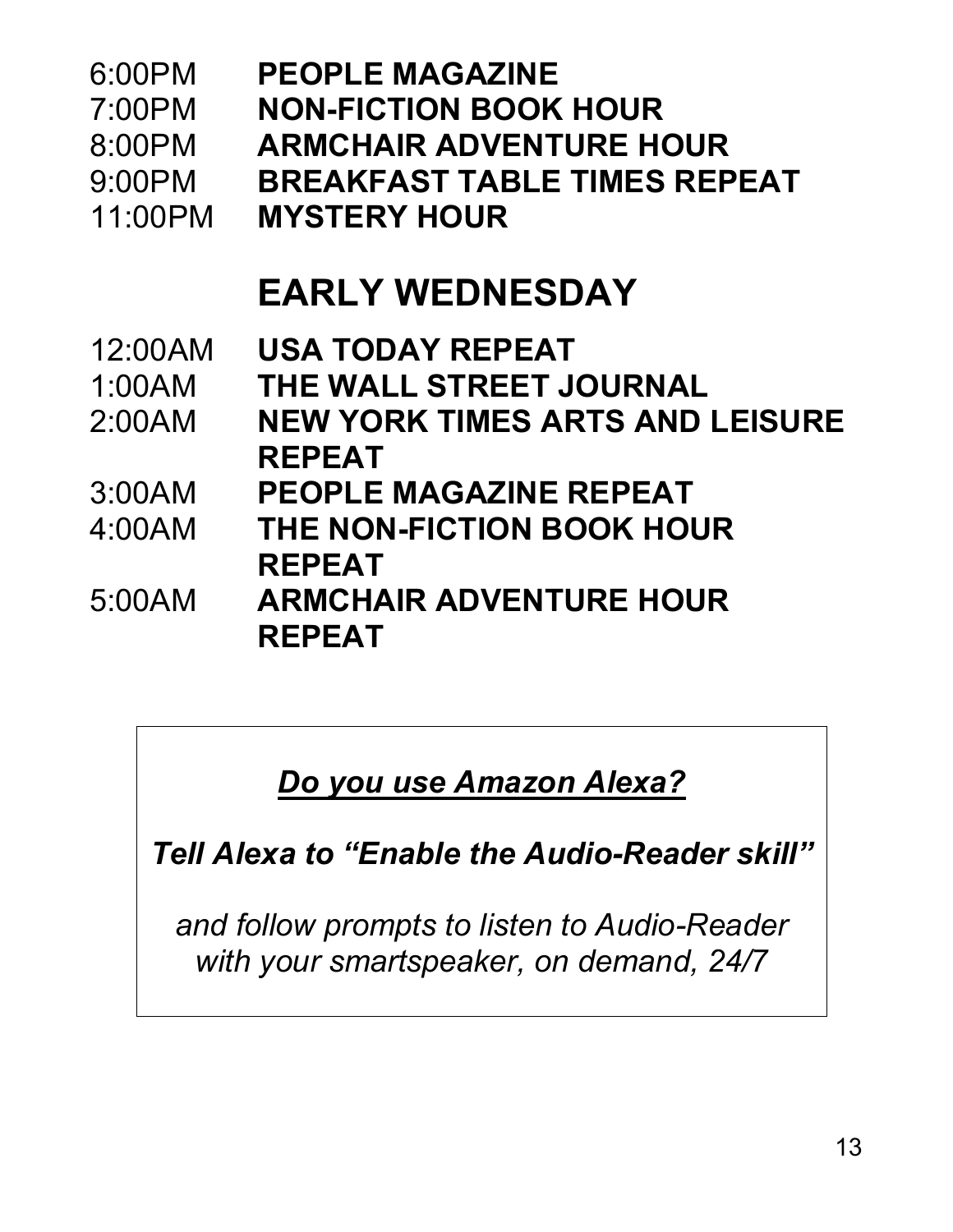### **WEDNESDAY SCHEDULE**

| 6:00AM  | <b>NEW YORK TIMES BOOK REVIEW</b>    |
|---------|--------------------------------------|
| 7:00AM  | <b>FARMING AND RANCHING NEWS</b>     |
| 8:00AM  | <b>THE NEW YORK TIMES</b>            |
|         | (Tuesday edition, by TIC Network)    |
| 9:00AM  | <b>BREAKFAST TABLE TIMES</b>         |
|         | <i>(repeated at 9pm)</i>             |
|         | readings of the Kansas City Star and |
|         | <b>Topeka Capital-Journal</b>        |
| 10:30AM | <b>MAIL ORDER CATALOGS</b>           |
| 11:00AM | <b>LAWRENCE JOURNAL-WORLD</b>        |
| 12 NOON | <b>USA TODAY</b>                     |
| 1:00PM  | <b>THE WICHITA EAGLE</b>             |
| 2:00PM  | <b>SUNFLOWER DAILIES</b>             |
|         | Readings from Emporia Gazette,       |
|         | Hutchinson News, Salina Journal and  |
|         | <b>Manhattan Mercury</b>             |
| 3:00PM  | <b>REGIONAL NEWSPAPERS</b>           |
|         | <b>Monday: Eastern Kansas</b>        |
|         | <b>Tuesday: Central Kansas</b>       |
|         | <b>Wednesday: Kansas City Metro</b>  |
|         | <b>Thursday: Western Kansas</b>      |
|         | <b>Friday: Kansas City Region</b>    |
| 4:00PM  | <b>NEWSPAPERS OF SOUTHEAST</b>       |
|         | <b>KANSAS</b>                        |
| 5:00PM  | <b>THE MISSOURI NEWS HOUR</b>        |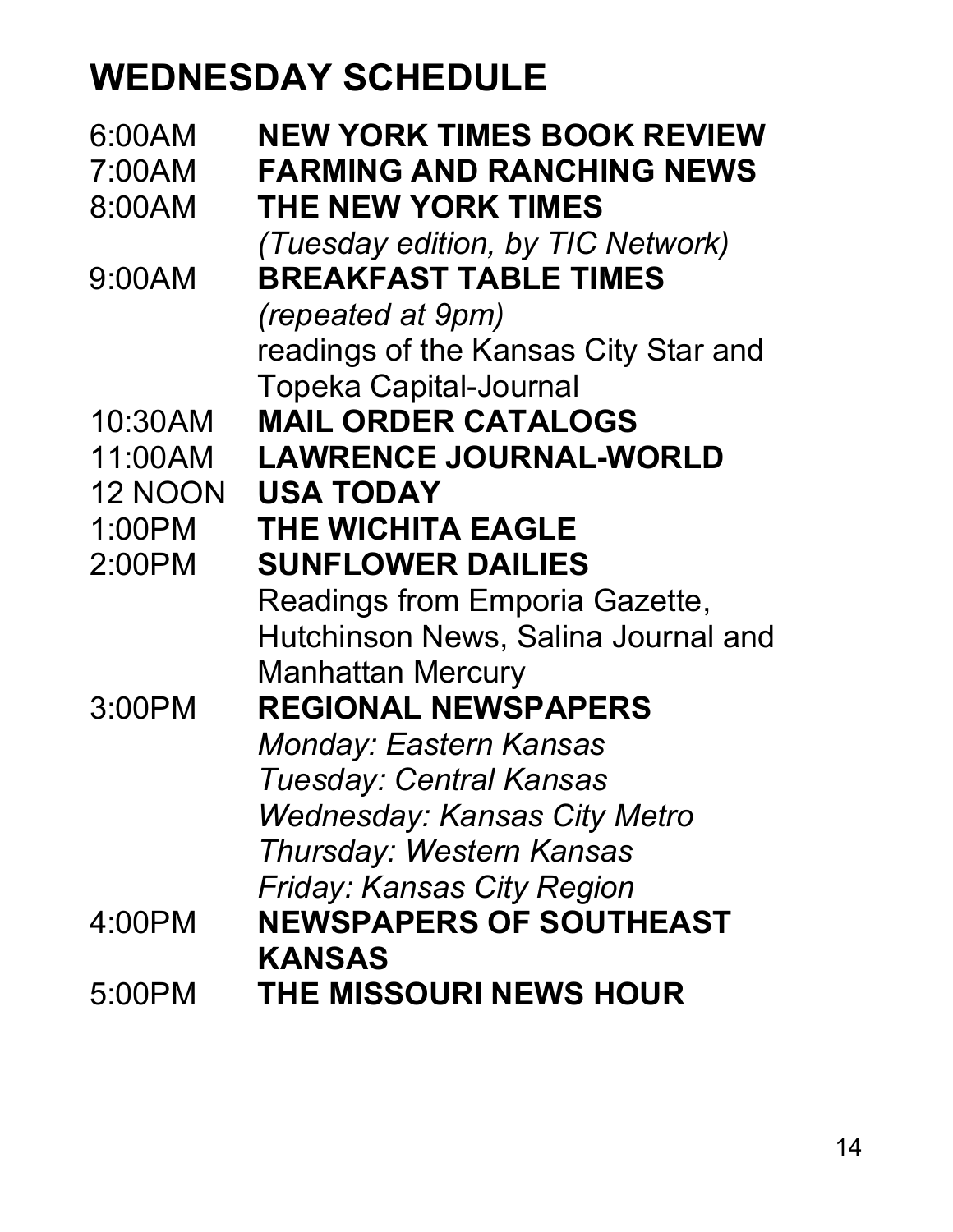| 6:00PM<br>7:00PM<br>8:00PM<br>$9:00$ PM<br>11:00PM | <b>NATIONAL AND INTERNATIONAL NEWS</b><br><b>NON-FICTION BOOK HOUR</b><br><b>ARMCHAIR ADVENTURE HOUR</b><br><b>BREAKFAST TABLE TIMES REPEAT</b><br><b>MYSTERY HOUR</b> |
|----------------------------------------------------|------------------------------------------------------------------------------------------------------------------------------------------------------------------------|
|                                                    | <b>EARLY THURSDAY</b>                                                                                                                                                  |
| 12:00AM<br>1:00AM<br>2:00AM                        | <b>USA TODAY REPEAT</b><br>THE WALL STREET JOURNAL<br><b>NEW YORK TIMES BOOK REVIEW</b><br><b>REPEAT</b>                                                               |
| 3:00AM                                             | <b>NATIONAL AND INTERNATIONAL NEWS</b><br><b>REPEAT</b>                                                                                                                |
| 4:00AM                                             | THE NON-FICTION BOOK HOUR<br><b>REPEAT</b>                                                                                                                             |
| 5:00AM                                             | <b>ARMCHAIR ADVENTURE HOUR</b><br><b>REPEAT</b>                                                                                                                        |

*Be sure to LIKE us on Facebook http://www.facebook.com/AudioReader*

*Download the free Sero app and listen to Audio-Reader on your smartphone*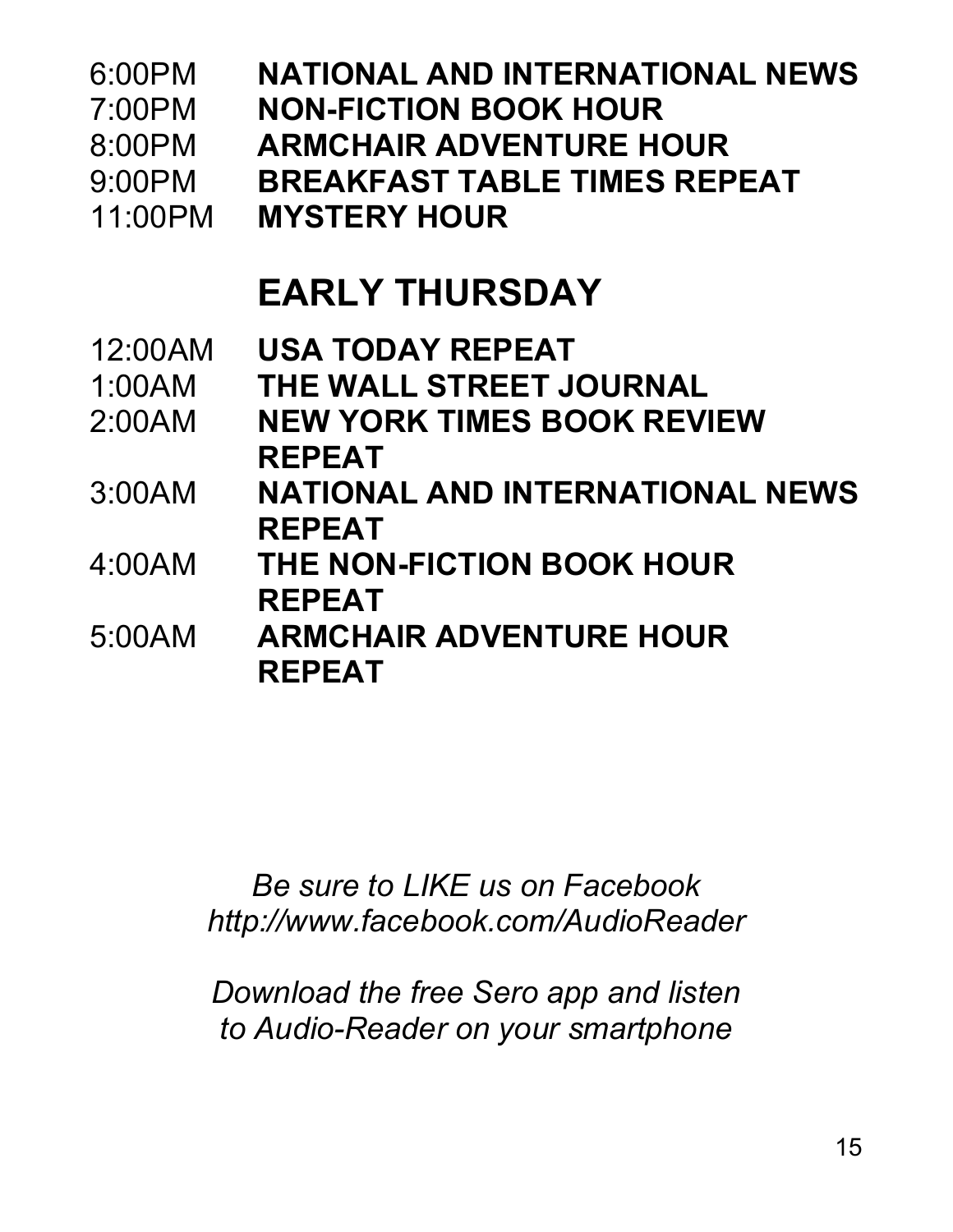## **THURSDAY SCHEDULE**

| 6:00AM         | NEW YORK TIMES TRAVEL                |
|----------------|--------------------------------------|
| 7:00AM         | <b>ENVIRONMENTAL NEWS</b>            |
| 8:00AM         | <b>THE NEW YORK TIMES</b>            |
|                | (Wednesday edition, by TIC Network)  |
| 9:00AM         | <b>BREAKFAST TABLE TIMES</b>         |
|                | <i>(repeated at 9pm)</i>             |
|                | readings of the Kansas City Star and |
|                | <b>Topeka Capital-Journal</b>        |
| 10:30AM        | <b>SHOPPER'S SHOWCASE</b>            |
| 11:00AM        | <b>LAWRENCE JOURNAL-WORLD</b>        |
| <b>12 NOON</b> | <b>USA TODAY</b>                     |
| 1:00PM         | <b>THE WICHITA EAGLE</b>             |
| 2:00PM         | <b>SUNFLOWER DAILIES</b>             |
|                | Readings from Emporia Gazette,       |
|                | Hutchinson News, Salina Journal and  |
|                | <b>Manhattan Mercury</b>             |
| 3:00PM         | <b>REGIONAL NEWSPAPERS</b>           |
|                | <b>Monday: Eastern Kansas</b>        |
|                | <b>Tuesday: Central Kansas</b>       |
|                | <b>Wednesday: Kansas City Metro</b>  |
|                | <b>Thursday: Western Kansas</b>      |
|                | <b>Friday: Kansas City Region</b>    |
| 4:00PM         | <b>NEWSPAPERS OF SOUTHEAST</b>       |
|                | <b>KANSAS</b>                        |
| 5:00PM         | <b>THE MISSOURI NEWS HOUR</b>        |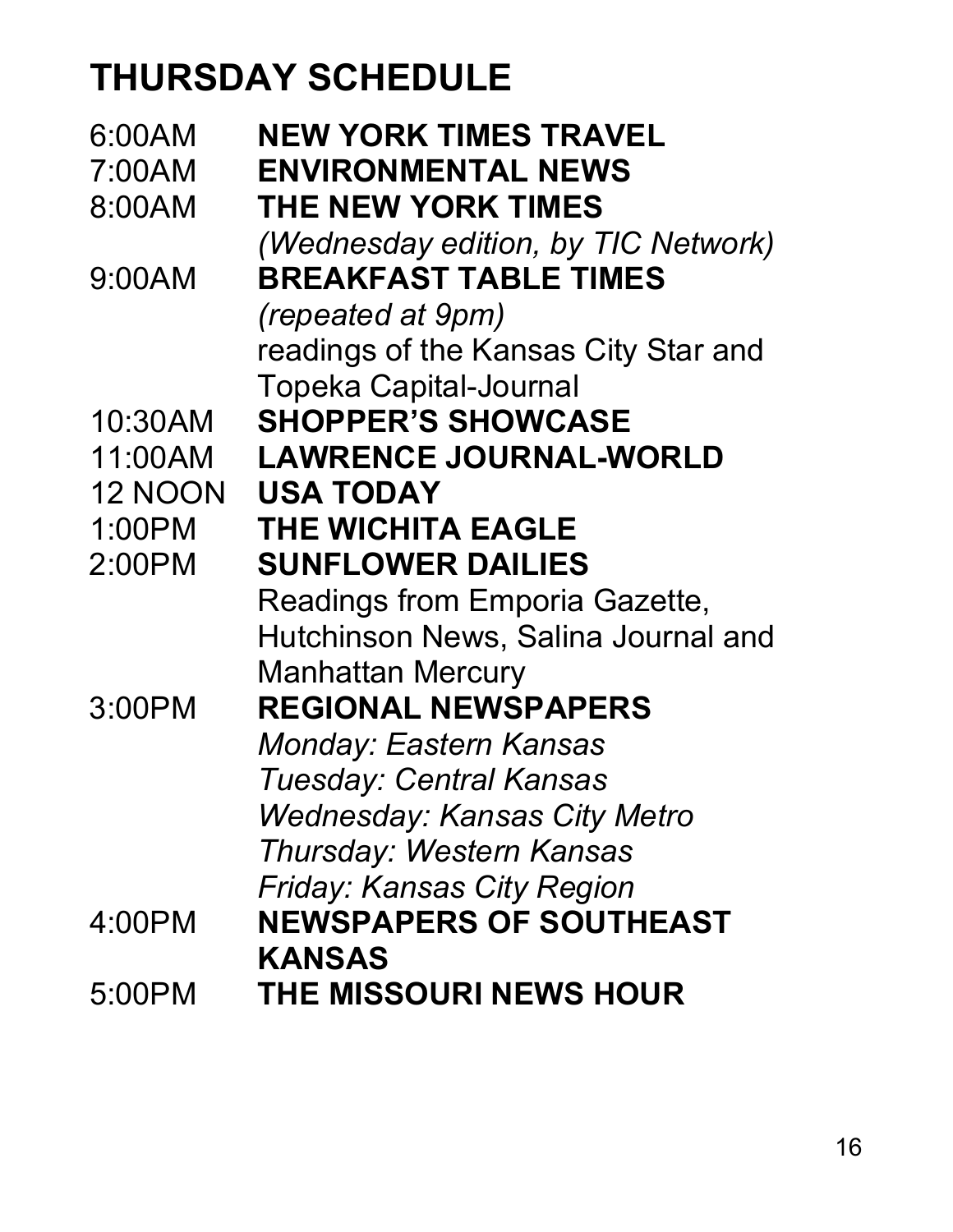| 6:00PM<br>7:00PM<br>8:00PM<br>$9:00$ PM<br>11:00PM | <b>ON-LINE (COMPUTER SHOW)</b><br><b>NON-FICTION BOOK HOUR</b><br><b>ARMCHAIR ADVENTURE HOUR</b><br><b>BREAKFAST TABLE TIMES REPEAT</b><br><b>MYSTERY HOUR</b> |
|----------------------------------------------------|----------------------------------------------------------------------------------------------------------------------------------------------------------------|
|                                                    | <b>EARLY FRIDAY</b>                                                                                                                                            |
| 12:00AM<br>1:00AM<br>2:00AM                        | <b>USA TODAY REPEAT</b><br>THE WALL STREET JOURNAL<br><b>NEW YORK TIMES TRAVEL REPEAT</b>                                                                      |
| 3:00AM<br>$4.00$ AM                                | <b>ON-LINE COMPUTER SHOW REPEAT</b><br>THE NON-FICTION BOOK HOUR<br><b>REPEAT</b>                                                                              |
| 5:00AM                                             | <b>ARMCHAIR ADVENTURE HOUR</b><br><b>REPEAT</b>                                                                                                                |

*ARE YOU MOVING SOON? HAS YOUR PHONE NUMBER CHANGED? LET US KNOW BY CALLING 1-800-772-8898*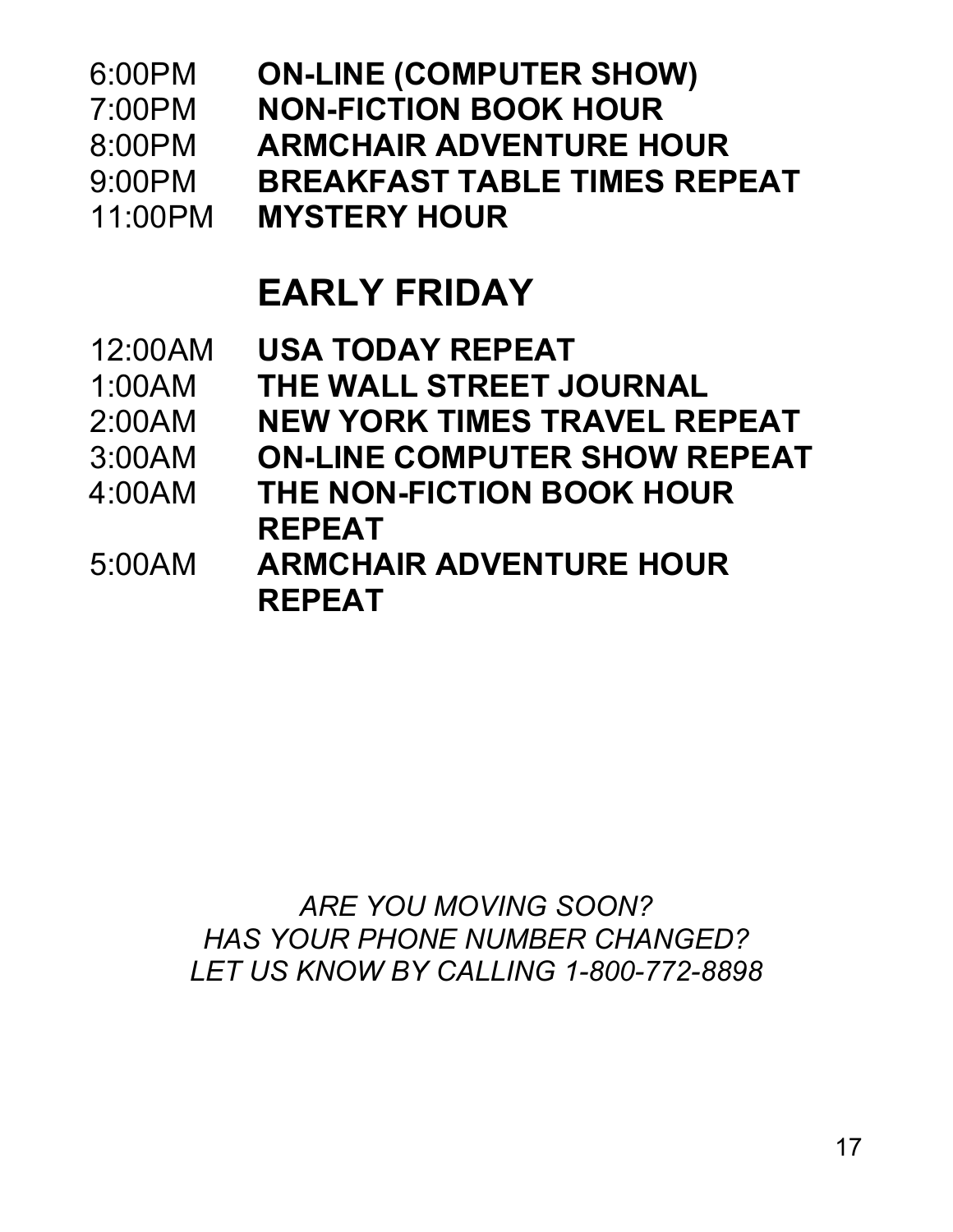## **FRIDAY SCHEDULE**

| 6:00AM         | <b>NEW YORK TIMES BUSINESS</b>       |
|----------------|--------------------------------------|
| 7:00AM         | <b>CONSUMER REPORTS</b>              |
| 8:00AM         | <b>THE NEW YORK TIMES</b>            |
|                | (Thursday edition, by TIC Network)   |
| 9:00AM         | <b>BREAKFAST TABLE TIMES</b>         |
|                | <i>(repeated at 9pm)</i>             |
|                | readings of the Kansas City Star and |
|                | <b>Topeka Capital-Journal</b>        |
| 10:30AM        | <b>TV GUIDE</b>                      |
| 11:00AM        | <b>LAWRENCE JOURNAL-WORLD</b>        |
| <b>12 NOON</b> | <b>USA TODAY</b>                     |
| 1:00PM         | <b>THE WICHITA EAGLE</b>             |
| 2:00PM         | <b>SUNFLOWER DAILIES</b>             |
|                | Readings from Emporia Gazette,       |
|                | Hutchinson News, Salina Journal and  |
|                | <b>Manhattan Mercury</b>             |
| 3:00PM         | <b>REGIONAL NEWSPAPERS</b>           |
|                | <b>Monday: Eastern Kansas</b>        |
|                | <b>Tuesday: Central Kansas</b>       |
|                | <b>Wednesday: Kansas City Metro</b>  |
|                | <b>Thursday: Western Kansas</b>      |
|                | Friday: Kansas City Region           |
| 4:00PM         | <b>NEWSPAPERS OF SOUTHEAST</b>       |
|                | <b>KANSAS</b>                        |
| 5:00PM         | <b>THE MISSOURI NEWS HOUR</b>        |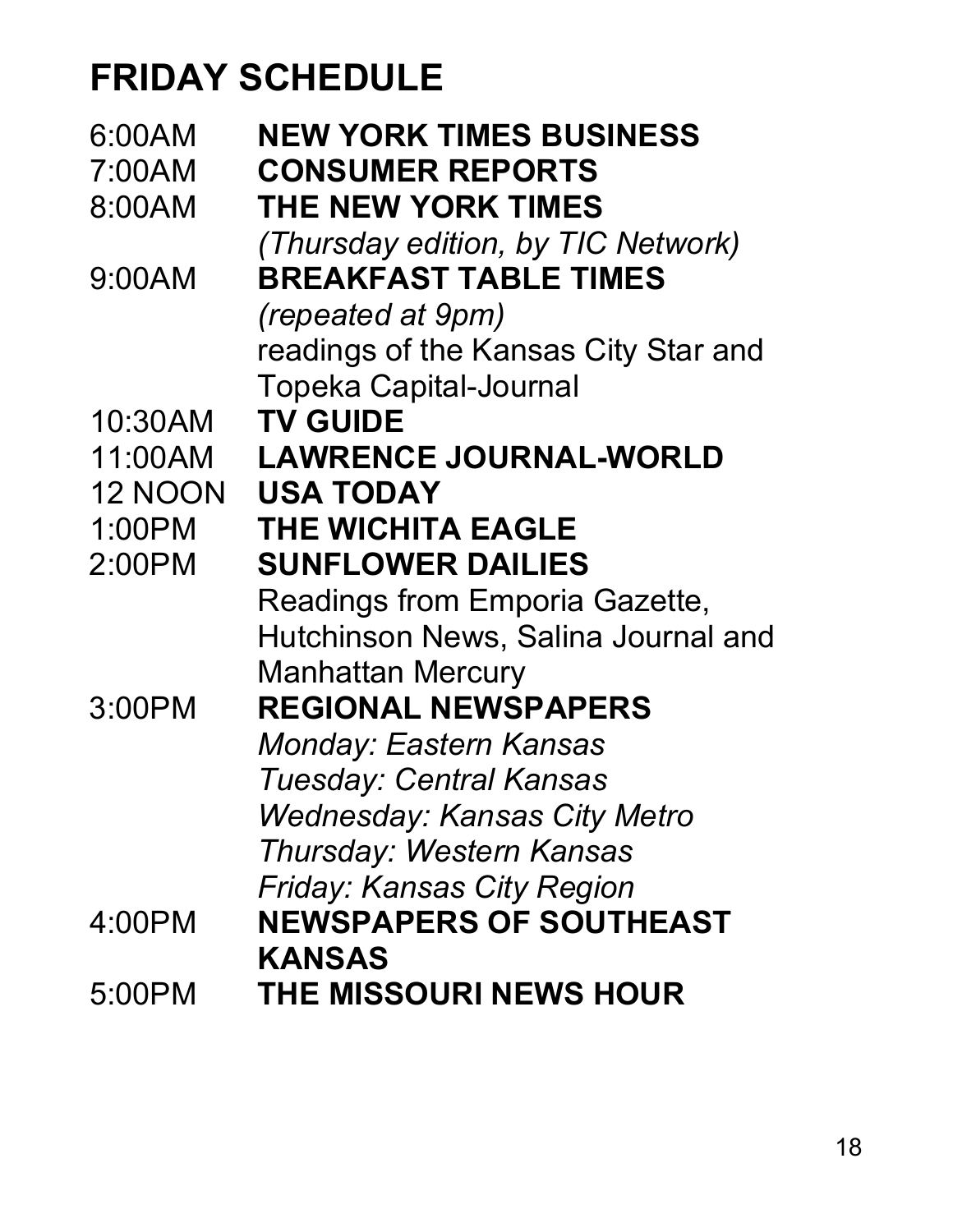| 6:00PM  | <b>TWO ON THE AISLE</b>             |
|---------|-------------------------------------|
|         | (News of Theatre and the Arts)      |
| 7:00PM  | <b>NON-FICTION BOOK HOUR</b>        |
| 8:00PM  | <b>ARMCHAIR ADVENTURE HOUR</b>      |
| 9:00PM  | <b>BREAKFAST TABLE TIMES REPEAT</b> |
| 11:00PM | <b>MYSTERY HOUR</b>                 |
|         |                                     |

### **EARLY SATURDAY**

| <b>WALL STREET JOURNAL</b><br>1:00AM<br>2:00AM<br><b>TWO ON THE AISLE REPEAT</b><br>3:00AM<br>4:00AM<br>THE NON-FICTION BOOK HOUR<br><b>REPEAT</b><br><b>ARMCHAIR ADVENTURE HOUR</b><br>5:00AM<br><b>REPEAT</b> | 12:00AM | <b>USA TODAY REPEAT</b>               |
|-----------------------------------------------------------------------------------------------------------------------------------------------------------------------------------------------------------------|---------|---------------------------------------|
|                                                                                                                                                                                                                 |         |                                       |
|                                                                                                                                                                                                                 |         | <b>NEW YORK TIMES BUSINESS REPEAT</b> |
|                                                                                                                                                                                                                 |         |                                       |
|                                                                                                                                                                                                                 |         |                                       |
|                                                                                                                                                                                                                 |         |                                       |
|                                                                                                                                                                                                                 |         |                                       |
|                                                                                                                                                                                                                 |         |                                       |

*Find us on Facebook www.facebook.com/audioreader*

*Follow us on Twitter: @KUAudioReader*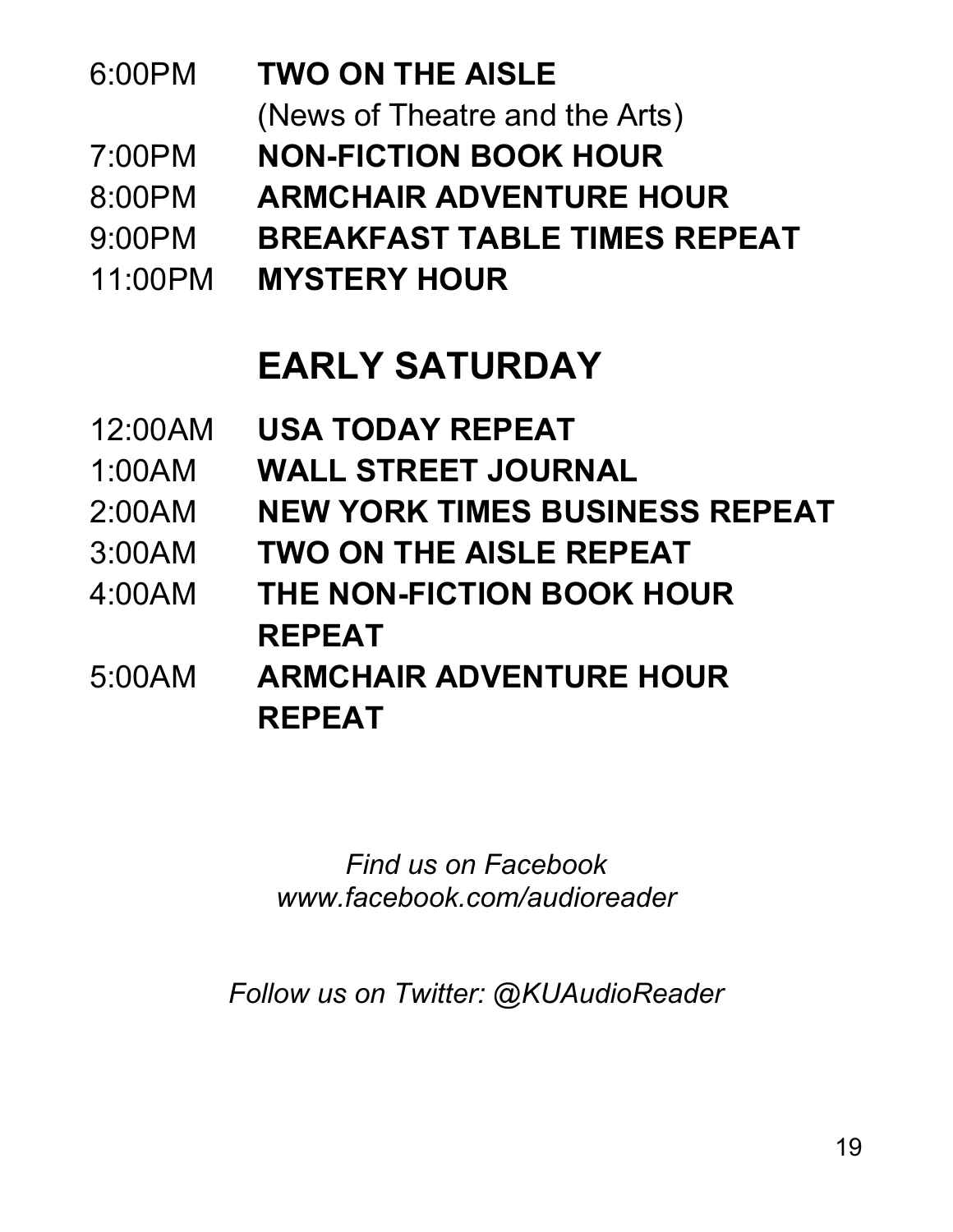## **SATURDAY SCHEDULE**

| 6:00AM         | <b>SCIENCE MAGAZINES</b>                  |
|----------------|-------------------------------------------|
| 7:00AM         | <b>READER'S DIGEST / SATURDAY</b>         |
|                | <b>EVENING POST</b>                       |
| 8:00AM         | <b>THE NEW YORK TIMES</b>                 |
|                | (Friday edition, produced by TIC Network) |
| 9:00AM         | <b>BREAKFAST TABLE TIMES</b>              |
|                | readings of the Kansas City Star and      |
|                | Topeka Capital-Journal                    |
| 10:30AM        | <b>THE WEEK</b>                           |
| 11:00AM        | <b>LAWRENCE JOURNAL-WORLD</b>             |
| <b>12 NOON</b> | <b>HOME AND FAMILY MAGAZINES</b>          |
| 1:00PM         | THE CHILDREN'S HOUR                       |
| $2:00$ PM      | <b>OUTDOORS</b>                           |
| 3:00PM         | <b>NATIONAL ENQUIRER</b>                  |
| 4:00PM         | <b>ON THE LIGHTER SIDE</b>                |
| 5:00PM         | <b>A LOOK BACK</b>                        |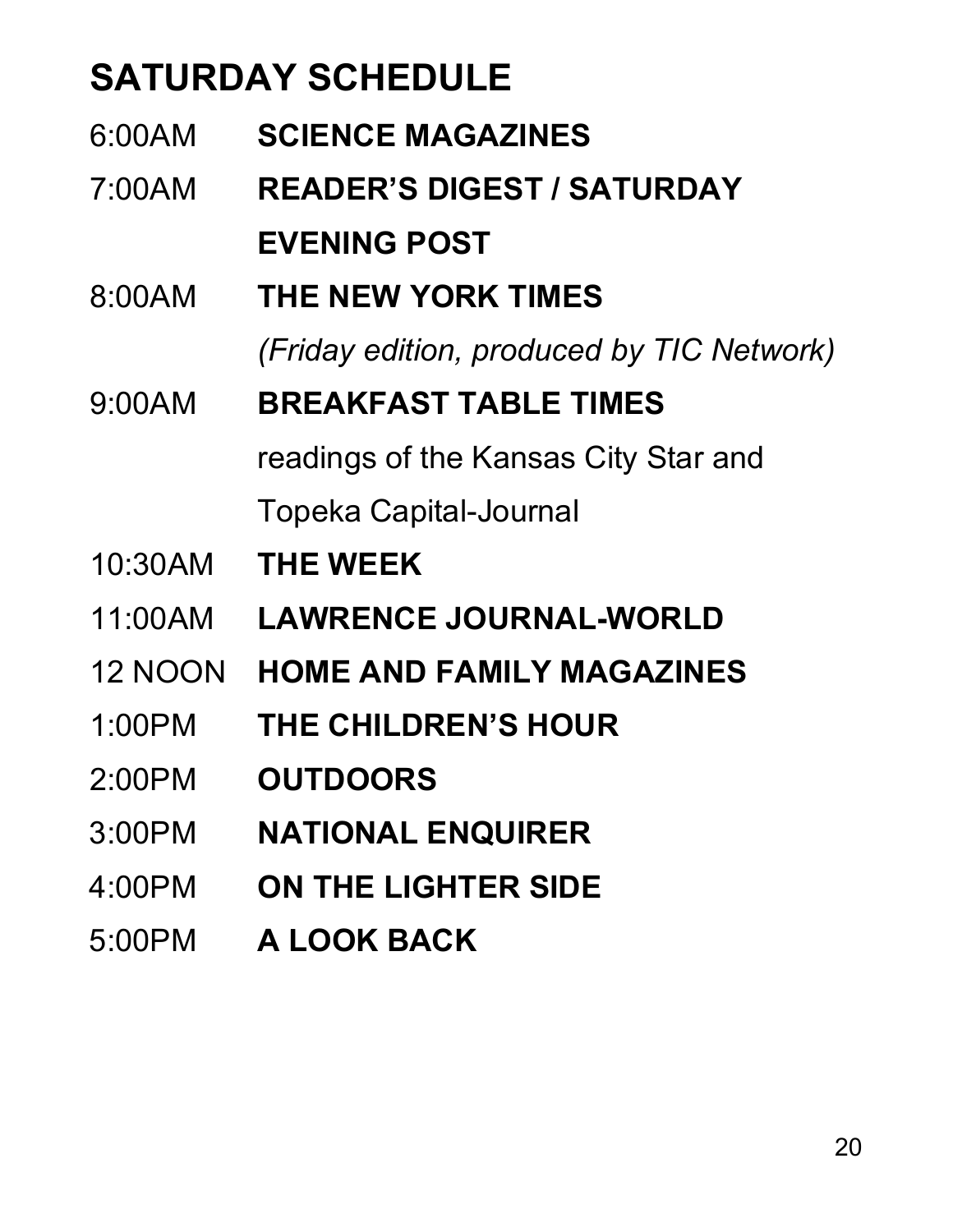- 6:00PM **THE MAN CAVE**
- 7:00PM **NON-FICTION BOOK HOUR**
- 8:00PM **ARMCHAIR ADVENTURE HOUR**
- 9:00PM **BREAKFAST TABLE TIMES REPEAT**
- 11:00PM **MYSTERY HOUR**

### **EARLY SUNDAY**

- 12:00AM **ADULT MAGAZINES**
- 1:00AM **NATIONAL ENQUIRER**
- 2:00AM **HOME AND FAMILY MAGAZINES REPEAT**
- 3:00AM **OUTDOORS REPEAT**
- 4:00AM **THE NON-FICTION BOOK HOUR REPEAT**
- 5:00AM **ARMCHAIR ADVENTURE HOUR REPEAT**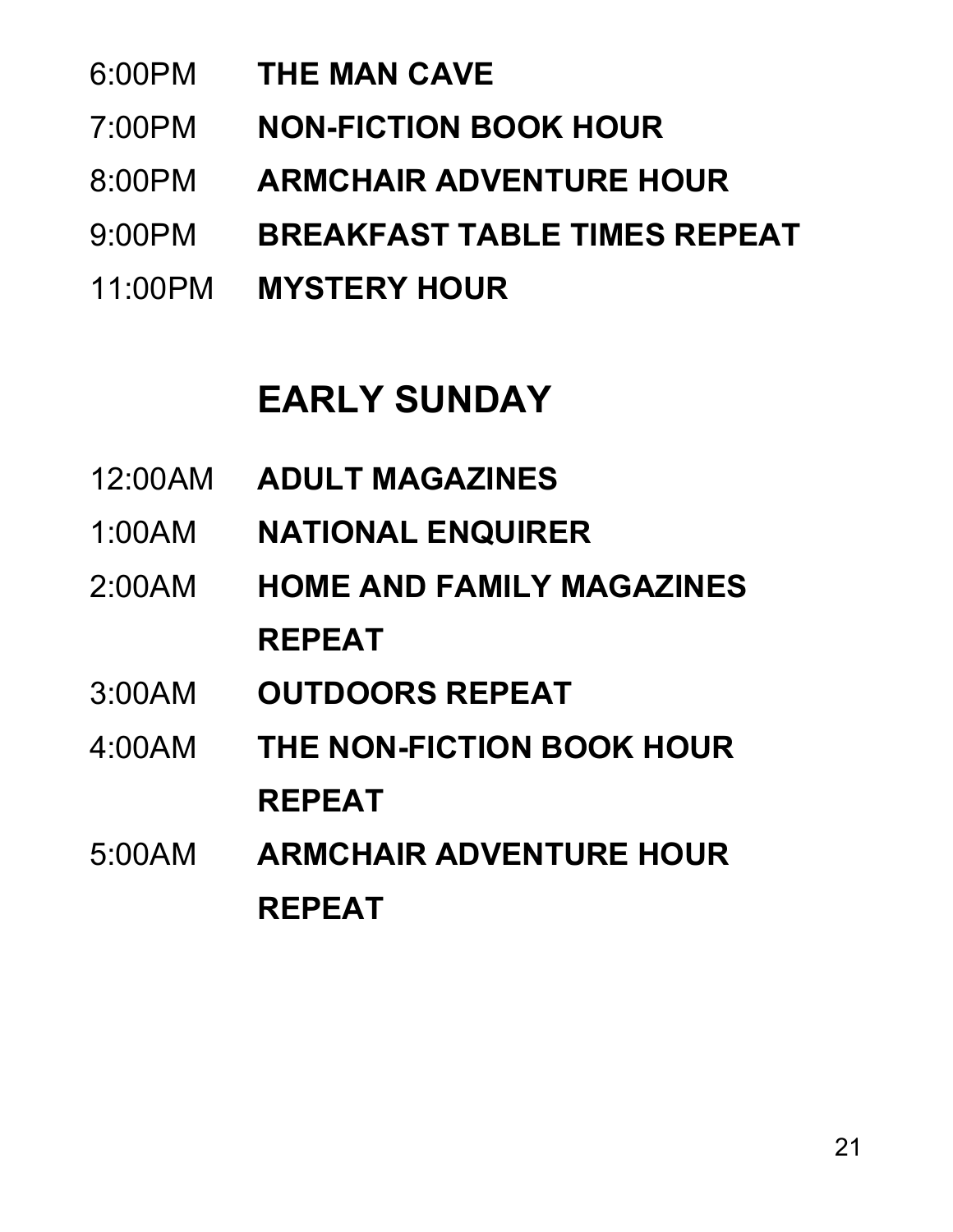## **SUNDAY SCHEDULE**

6:00AM **GUIDEPOSTS** 7:00AM **INSPIRATION AND RELIGION** 8:00AM **THE NEW YORK TIMES** (*Saturday edition, by TIC Network)* 9:00AM **BREAKFAST TABLE TIMES**  *(repeated at 9pm)* readings of the Kansas City Star and

Topeka Capital-Journal

- 11:00AM **THE LAWRENCE JOURNAL-WORLD**
- 12:00PM **MIDWEST HIGHLIGHTS**
- 12:30PM **PLAYING WITH WORDS (POETRY**)
- 1:00PM **SENIOR CONCERNS**
- 1:30PM **AT HOME ON THE RANGE**
- 2:00PM **AFRICAN AMERICAN HOUR**
- 3:00PM **SUNDAY DRIVE**
- 4:00PM **SHORT STORIES**
- 5:00PM **SPORTS SHOW**
- 6:00PM **BUBBLEGUM BOOKS**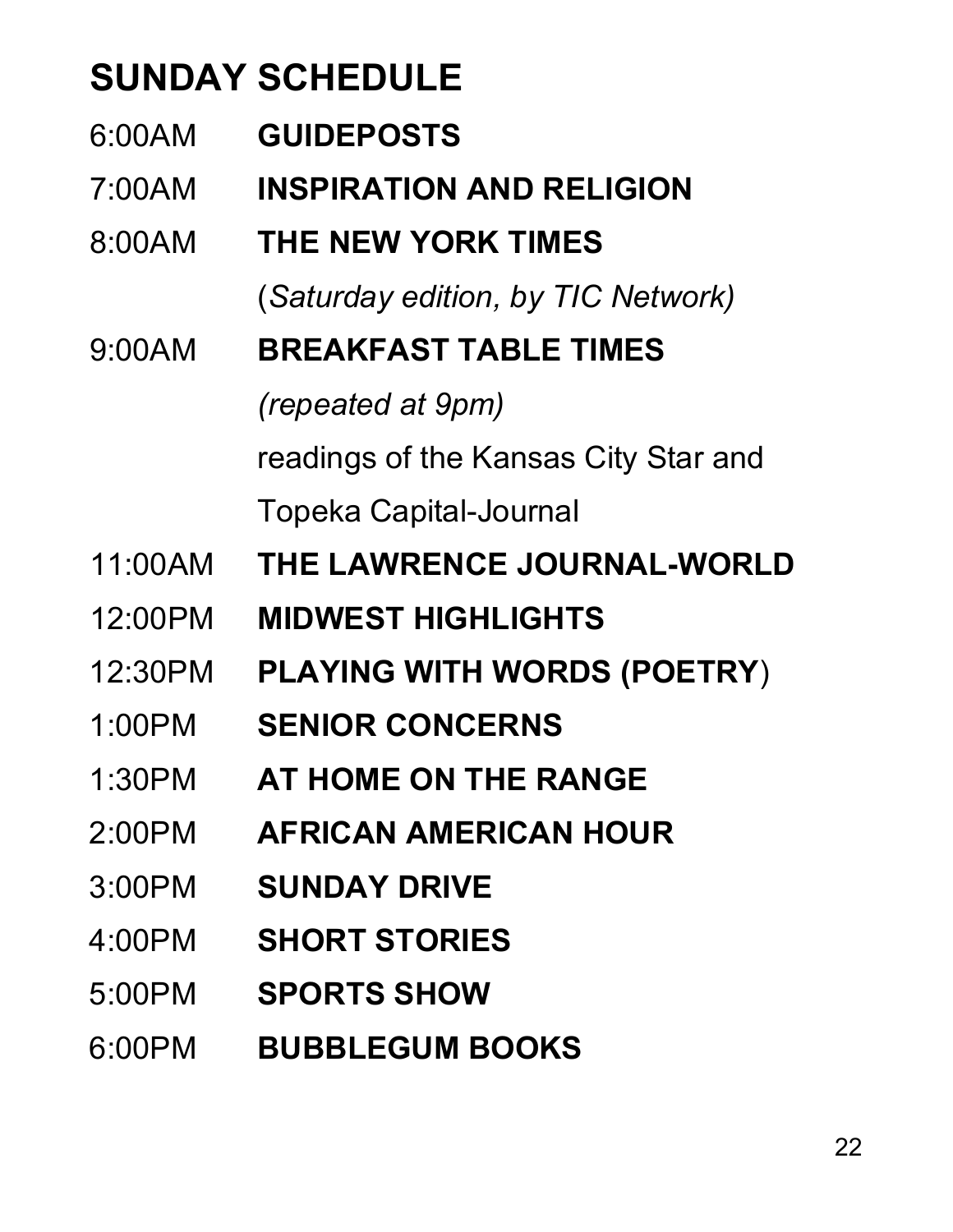(last Sunday of the month is **HEAR WE** 

**GROW Gardening Show**)

- 7:00PM **NON-FICTION BOOK HOUR**
- 8:00PM **ARMCHAIR ADVENTURE HOUR**
- 9:00PM **BREAKFAST TABLE TIMES REPEAT**
- 11:00PM **MYSTERY HOUR**

### **EARLY MONDAY**

- 12:00AM **SPORTS REPEAT**
- 1:00AM **OUTDOORS REPEAT**
- 2:00AM **A LOOK BACK REPEAT**
- 3:00AM **BUBBLEGUM BOOKS / GARDENING REPEAT**
- 4:00AM **THE NON-FICTION BOOK HOUR REPEAT**
- 5:00AM **ARMCHAIR ADVENTURE HOUR REPEAT**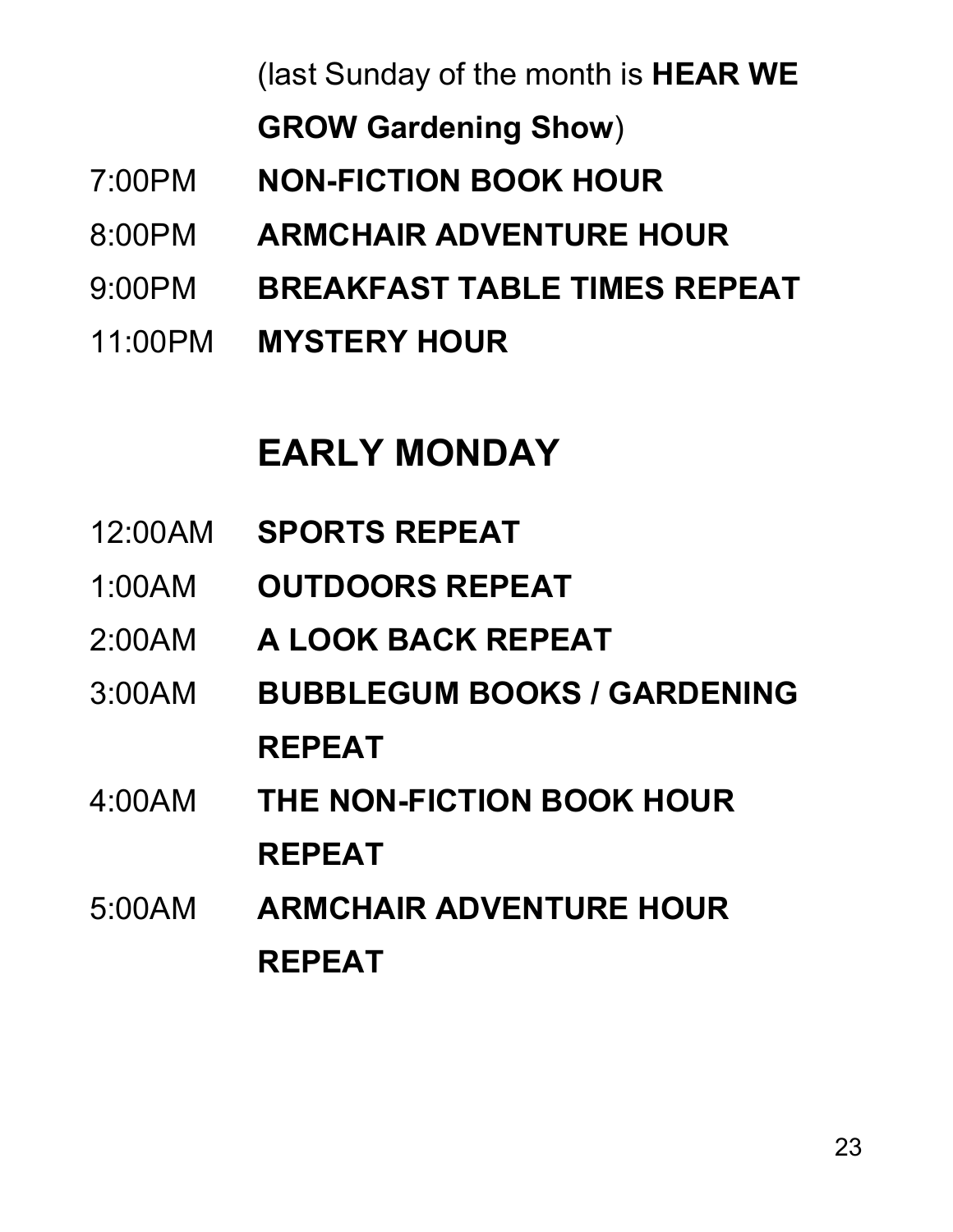## **AUDIO READER BOOKS**

#### **NON-FICTION BOOK HOUR**

*7:00PM Daily (repeated the next day at 4:00am)*

**Monday, March 28th: Rust: A Memoir of Steel and Grit** by Eliese Colette Goldbach, read by Marylyn Burridge

**Thursday, April 7th: Dewey Defeats Truman: The 1948 Election and the Battle for America's Soul** by A.J.Baime, read by Stevie Ray

**Saturday, April 23rd: Lab Girl** by Hope Jahren, read by Ann Cobb

**Wednesday, May 4th: The Madness of Crowds: Gender, Race and Identity** by Douglas Murray, read by Marilyn Bradt

**Tuesday, May 24th: Blowout: Corrupted Democracy, Rogue State Russia, and the Richest, Most Destructive Industry on Earth** by Rachel Maddow, read by Jim Kern

**Friday, June 10th: Straighten Up and Fly Right: The Life and Music of Nat King Cole** by Will Friedwald, read by Michelle Potts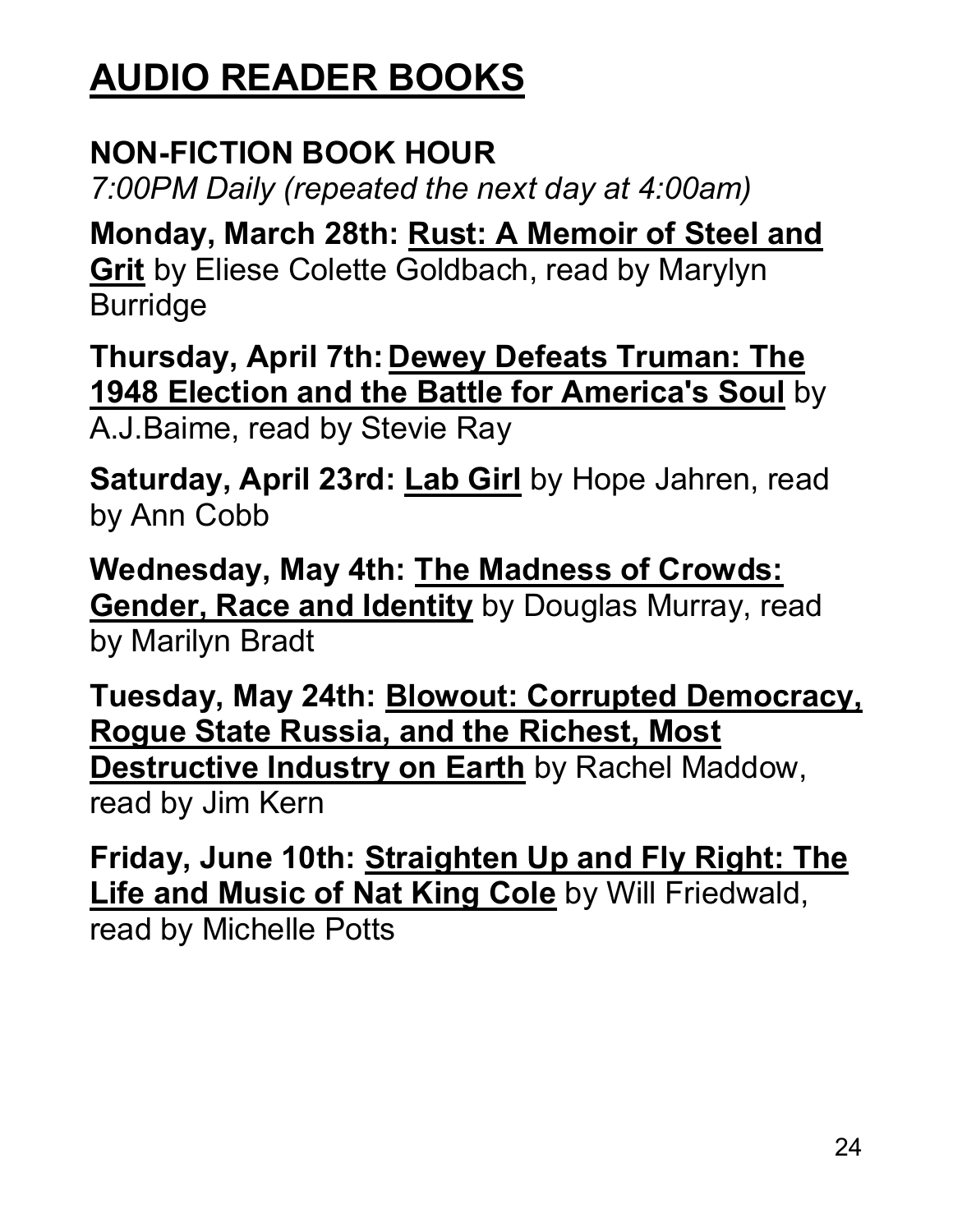### **ARMCHAIR ADVENTURE HOUR**

*8:00PM Daily (repeated the next day at 5:00am)*

**Tuesday, March 29th: The Book of Lost Friends** by Lisa Wingate, read by Jodi Lindskog

**Thursday, April 14th: Autumn's Child** by Kathleen Gilles Seidel, read by Darcy Schild

**Monday, April 25th: The Stranger in the Lifeboat** by Mitch Albom, read by Maureen Guth

**Saturday, April 30th: Hundred Miles to Nowhere: An Unlikely Love Story** by Elisa Korenne, read by Michelle Juntunen

**Friday, May 13th: House of Gold** by Natasha Solomons, read by Susan Elkins

**Monday, May 30th: Anxious People** by Fredrik Backman, read by Robb Empson

**Friday, June 10th: The Last Wild Places of Kansas: Journeys into Hidden Landscapes** by George Frazier, read by Betty Kline

**Wednesday, June 22nd: Shuggie Bain** by Douglas Stuart, read by Tom Speich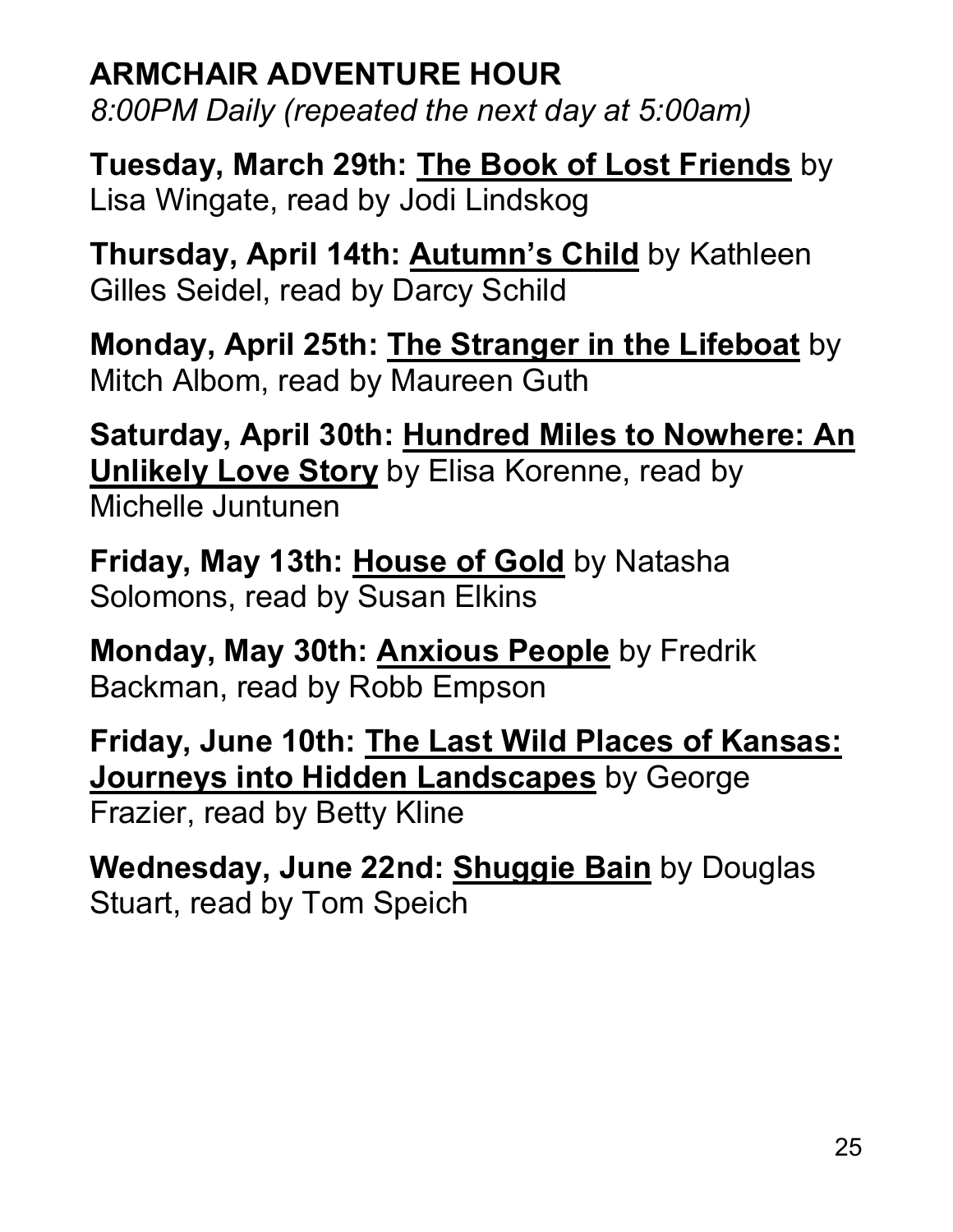#### **THE MYSTERY HOUR**

*11:00PM each night*

**Wednesday, March 30th: Infinite** by Brian Freeman, read by Tom Speich

**Sunday, April 10th: Fatal Fortune: A Psychic Eye Mystery #12** by Victoria Laurie, read by Elaine Roberts

**Tuesday, April 19th: The Woods** by Harlan Coben, read by Stevie Ray

**Tuesday, May 3rd: Sense of Deception: A Psychic Eye Mystery #13** by Victoria Laurie, read by Elaine Roberts

**Tuesday, May 15th: One by One** by Ruth Ware, read by Brenda Powell

**Saturday, May 28th: What Rose Forgot** by Nevada Barr, read by Elaine Roberts

**Wednesday, June 8th: One Last Child** by Anni Taylor, read by Jodi Lindskog

**Thursday June 23rd: The Searcher** by Tana French, read by Holly Sylvester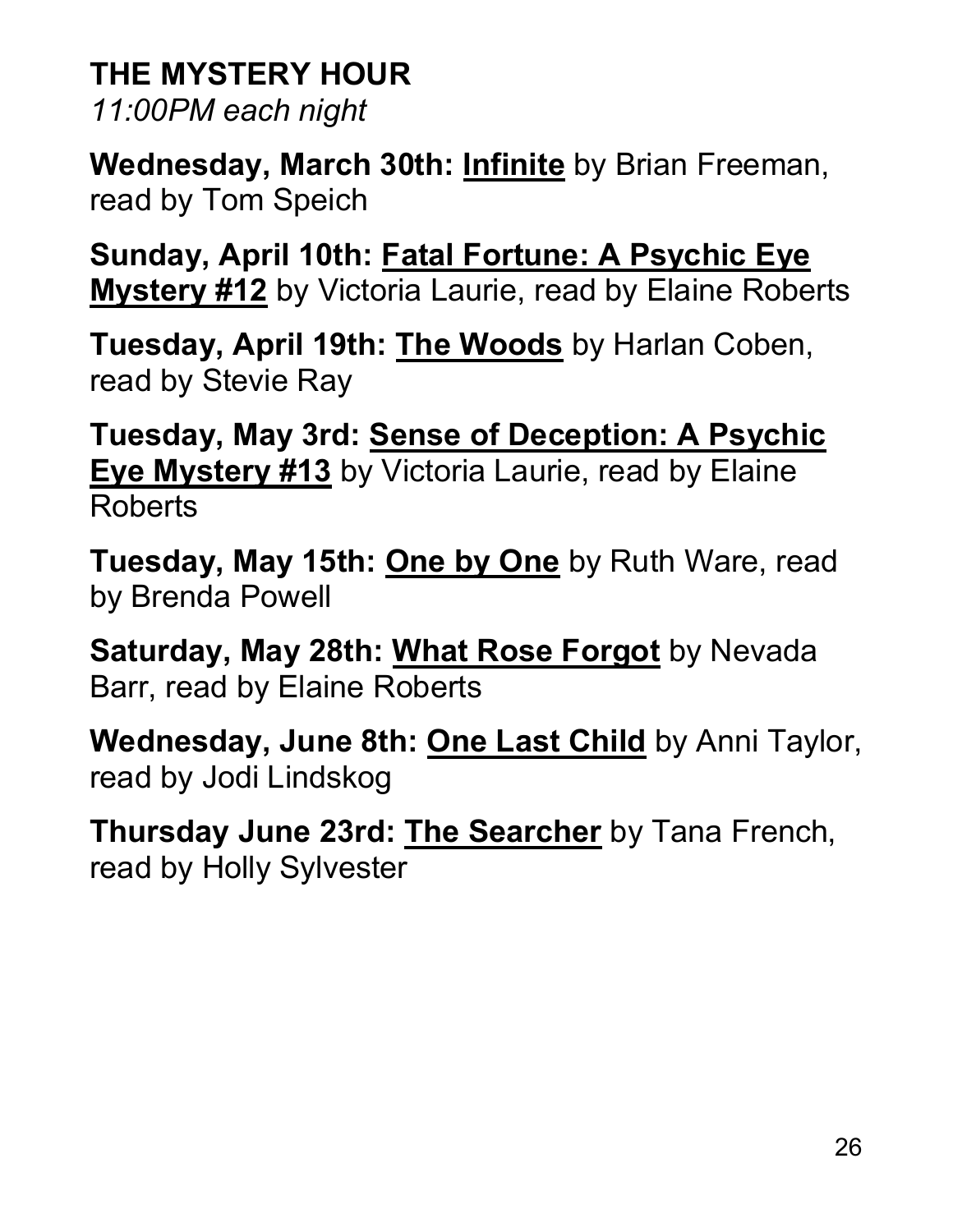#### **AUDIO-READER'S RADIO BROADCAST IS MADE POSSIBLE BY THE FOLLOWING PARTNERS**







**KCUR 89.3**